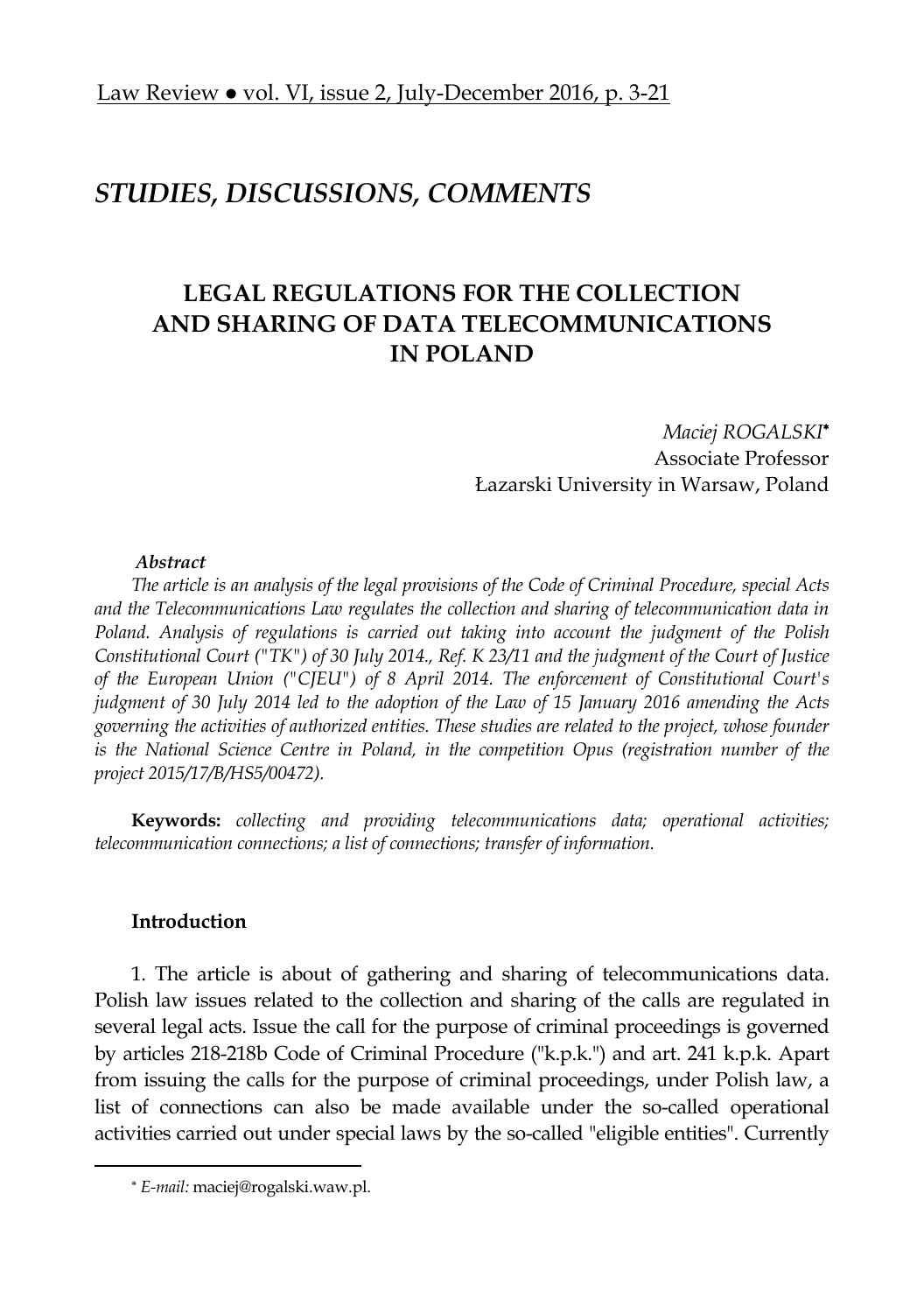in Poland there are eight such bodies: Police<sup>1</sup>, Border Guard<sup>2</sup>, the tax intelligence<sup>3</sup>, Military Police<sup>4</sup>, Military Counter-intelligence Service<sup>5</sup>, the Internal Security Agency<sup>6</sup>, Central Anti-Corruption Bureau<sup>7</sup> and the Customs Service<sup>8</sup>. Finally, the provisions of the Telecommunications Law determine the type and scope of data shared telecommunications (art. 180c and 180d of the Act of 16 July 2004. - Telecommunications Law ("P. T.") 9) and the obligations of telecommunication companies in this area (art. 179 et seq P. T.). Due to the size of the development, the study will not be implementing acts to the Telecommunications Law, regulating the issues discussed: decree of the Council of Ministers dated 20 January 2012 on the technical and operational requirements for interfaces to perform the tasks and responsibilities of the national defense, state security and public safety and order<sup>10</sup> and regulation of Minister of Infrastructure dated 28 December 2009 on the detailed list of data types and operators of public telecommunications networks or providers of public telecommunications services obliged to their retention and storage<sup>11</sup>.

## **1. The rules of the Code of Criminal Procedure - data acquisition by the courts and the prosecutor's office**

1.1. Previous use regulations in Poland regarding the collection and sharing of telecommunications data revealed a number of problems. The first will be presented the most important issues related to the application of the provisions k.p.k. and relevant regulations provided in special acts and in telecommunications law.

According to the art. 218 § 1 of the Code of Criminal Procedure, offices, institutions and entities operating in the field of mail or telecommunications business, customs offices and institutions and transport companies are obliged to

 $\overline{a}$ 

<sup>1</sup> The Act of 6 April 1990 Police, Official Gazette ( "Dz. U.") of 2015, item 355, as amended ("the Police Act").

<sup>2</sup> The Act on the Border Guard on 12 October 1990, Dz. U. of 2014, item 1402, as amended ("SG").

<sup>3</sup> The Act of 28 September 1991 on fiscal control, consolidated text ("tj.") Dz. U. of 2015, item 553, as amended ("KS").

<sup>4</sup> The Act of 24 August 2001 on Military Police and military law enforcement bodies, tj. Dz. U. of 2013, item 568, as amended ("ŻW").

<sup>5</sup> The Act of 9 June 2006 on the Military Counterintelligence Service and the Military Intelligence Service, tj. 10 January 2014, Dz. U. of 2014, item 253, as amended ("SKW and SWW").

<sup>6</sup> The Act of 24 May 2002 on the Agency of Internal Security and Intelligence Agency, tj. 22 October 2015, Dz. U. of 2015, item 1929, as amended ("ABW and AW").

<sup>7</sup> The Act of 9 June 2006 on the Central Anti-Corruption Bureau, tj. 4 September 2014, Dz. U. of 2014, item 1411, as amended ("CBA").

<sup>8</sup> The Act of 27 August 2009 Customs Service, Dz. U. of 2009., No. 168, item 1323, as amended, ("SC").

<sup>9</sup> Dz. U. of 2004, item 1800 as amended

<sup>10</sup> Dz. U. of 2012, item 200.

<sup>11</sup> Dz. U. of 2009, No. 226, item 1828.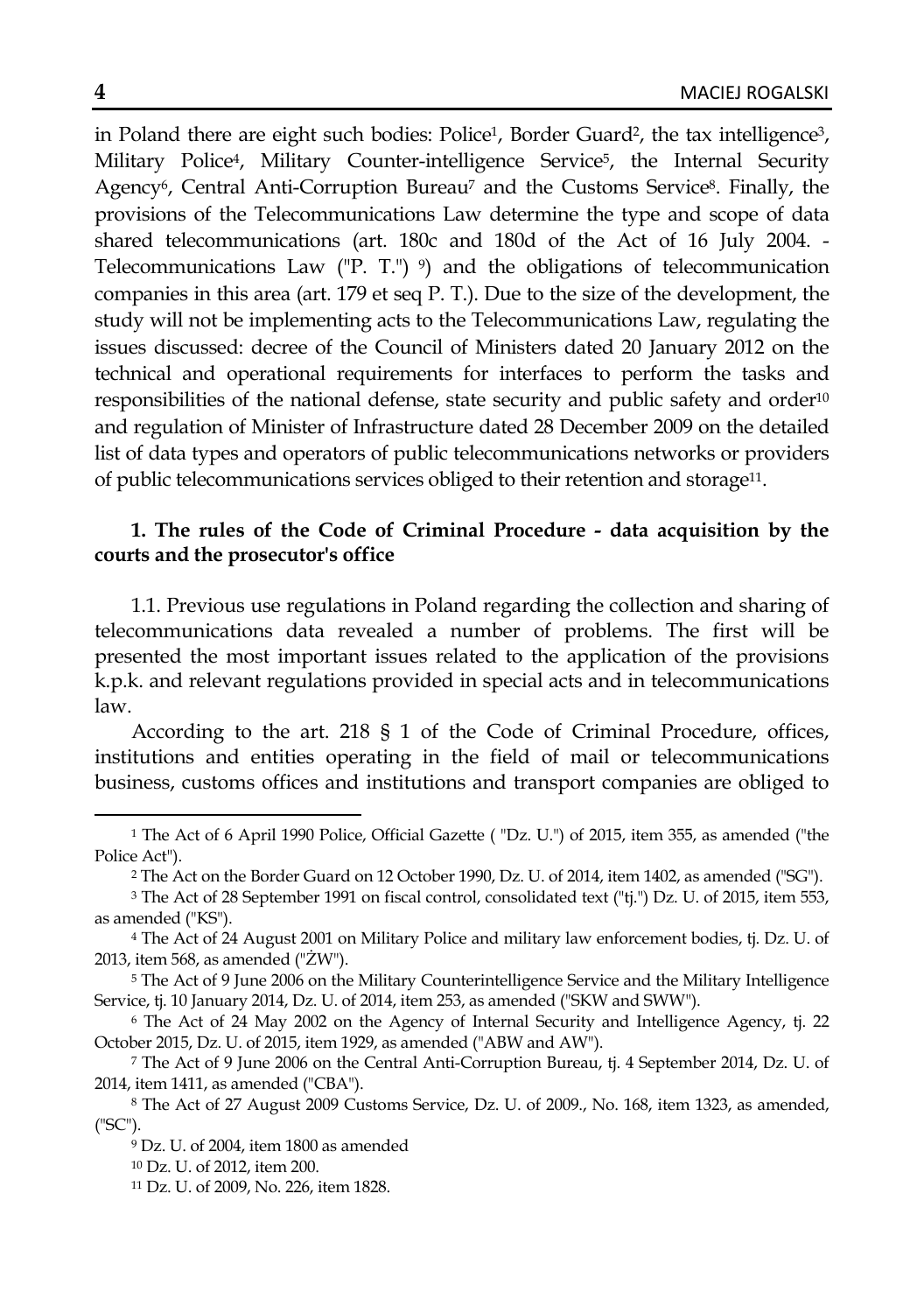give the court or the prosecutor, at the request contained in the order, correspondence and parcels and the data referred to in article 180c and 180d P. T., if relevant for the proceedings. Only the court or the prosecutor are entitled to them or to open them. According whereas art. 218 § 2-3 k.p.k. indicated decision, delivered to the addressees correspondence and telephone subscriber or broadcaster, whose list of calls or other communications information was released. Delivering a decision may be postponed for a period of time, which is necessary for the good things, but not later than until the final completion of the proceedings. Devoid of significance for criminal proceedings correspondence and parcels must be returned immediately to the competent authorities, institutions or the aforementioned companies.

The provision of art. 218 § 1 k.p.k. therefore imposes on operators of telecommunications activities required to deliver to the court or the prosecutor, at the request contained in the order data, referred to in art. 180c and 180d P.T., if they are relevant for the proceedings. In practice, the basis for a decision requiring them to be issued in the fact that telecommunications data may be relevant to the proceedings12. The provision of art. 180d P. T. itself does not specify the directory data to be available. It refers to other provisions of article 159 para. 1 point 1 and 3-5, art. 161 and art. 179 paragraph 9 P. T. The legislator has applied so here reference design consisting of second degree as static. This kind of legislative structure should be used with extreme caution in the event that regulates the interference of public authorities in the legal status of the individual.

Acquiring the list of telecommunication connections or other communications information, including correspondence sent by electronic mail in the ground in the criminal process, thus defines art. 218 k.p.k. While the obtained data contained in the information systems and media, including correspondence sent by e-mail provided by art. 236a k.p.k.13

1.2. The provisions of k.p.k. for the availability of telecommunications data (art. 218 § 1 k.p.k.), do not provide for the principle of subsidiarity. As part of the so conducted criminal proceedings – both in the *in rem* and in phase *in personam* – entities conducting appropriate activities, in particular telecommunications activities are obliged to give the court or the prosecutor, at the request contained in the order, correspondence and parcels and data referred to in art. 180c and art. 180d P.T., if such data are relevant for the proceedings (art. 218 § 1 k.p.k.). These entities are required in each case for the implementation of the obligation to provide the information as soon as it is requested by authorized entities, and not only when it is necessary. This effectively leads to a very large number of requests submitted. Meanwhile, the secret gathering of information about individuals in the course of action should be the center of the subsidiary, which is used when other

<sup>12</sup> P. Hofmański, E. Sadzik, K. Zgryzek, *Kodeks postępowania karnego. Komentarz*, Volume I, Warszawa 2011, p. 1233.

<sup>13</sup> T. Grzegorczyk, *Kodeks postępowania karnego. Komentarz*, Zakamycze 2005, p. 590.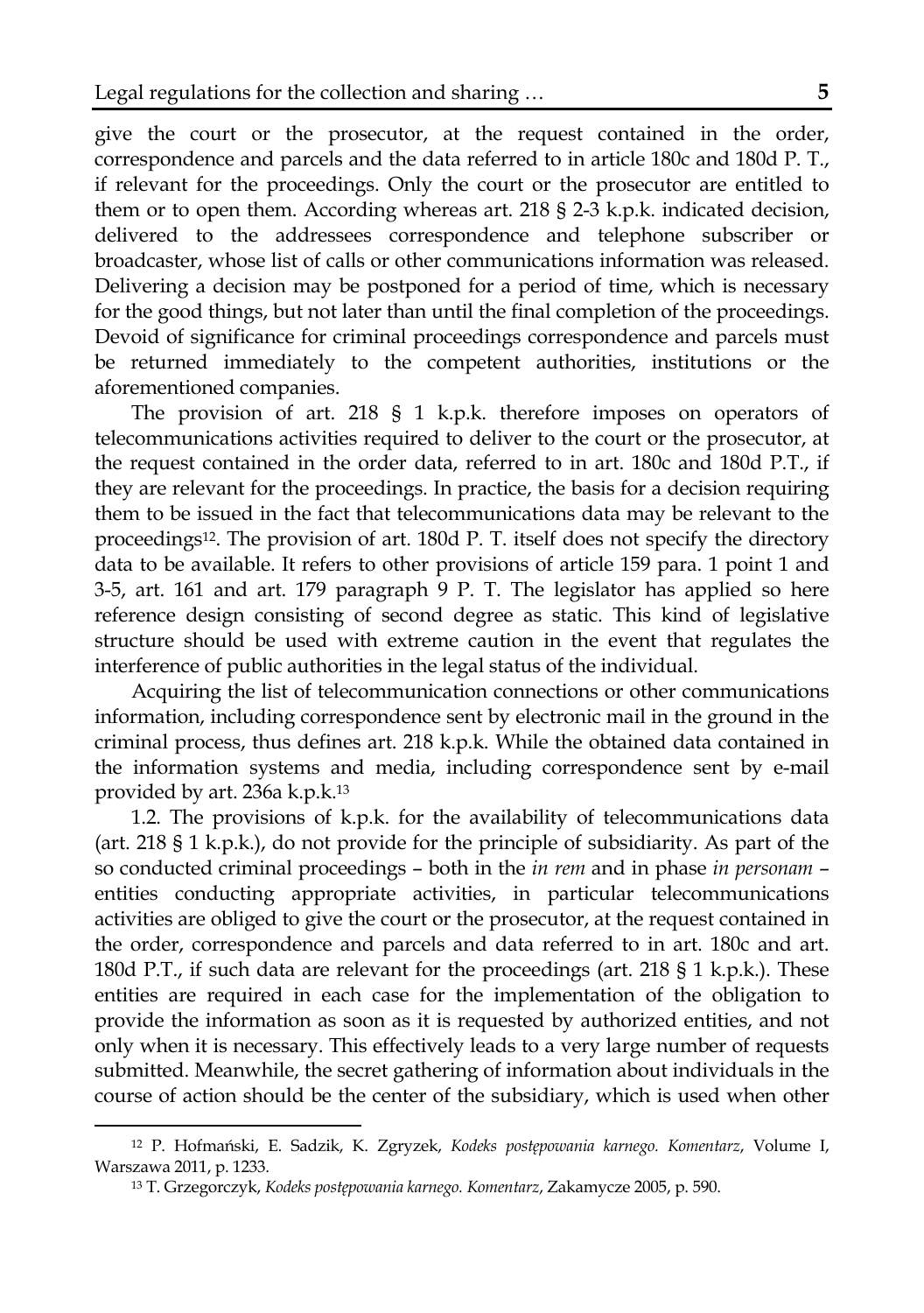solutions are unsuitable or ineffective. Implicit interference with the freedom and rights, is to be the *ultima ratio*14. It should be noted that in the case of operational control of the force, however, the principle of subsidiarity. Operational control can be ordered only when other measures have proved ineffective or are unsuitable15.

1.3. An important issue is the protection of professional secrecy in the collection and sharing of data communications. In terms of the mystery of his own defense, the Supreme Court ("SN") formed the view that the defender remains outside the circle of entities to which is permitted to control and consolidate the talks16. According to this view, it is unacceptable to use – as evidence in criminal proceedings – secret information in his own defense, because it would circumvent the unconditional prohibition of evidence included in art. 178 point 1 k.p.k. This position has been formulated on the basis of regulations k.p.k. regulating the so-called eavesdropping process<sup>17</sup>. This view is valid in relation to other trade secrets. Rightly points out, however, that the current normalization of a guarantee, which provide rules k.p.k. in relation to professional secrecy, may prove to be illusory. Despite the fact the general ban on the introduction of content is a professional secret to a criminal trial as evidence in the case, the legislator permits – even indirectly, by the ambiguous statutory regulation – to the collection and storage by the departments authorized to use operational control<sup>18</sup>.

In the jurisprudence of the Constitutional Court and the European Court of Human Rights ("ECHR") has repeatedly pointed out that for effective use of the assistance of a lawyer is necessary to preserve the confidentiality of messages transmitted by the defenders of the accused (suspect) 19. No possibility of the confidential communication of the accused with his protector, also via telecommunication technology, means that legal aid loses much of its effectiveness<sup>20</sup>. Aptly pointed out also that ensuring the confidentiality of the discussions with counsel of the accused is necessary not only at the stage of court proceedings, but at any stage of the proceedings, even by a body extrajudicial (the

<sup>14</sup> See TK judgment of 30 July 2014., Ref. K 23/11, Orzecznictwo Trybunału Konstytucyjnego Zbiór Urzędowy ("OTK ZU") 2014, No. 7, pos. 180.

<sup>15</sup> See W. Kozielewicz, *Postępowanie w przedmiocie zarządzenia kontroli operacyjnej*, [in] L. Paprzycki, Z. Rau, *Praktyczne elementy zwalczania przestępczości zorganizowanej i terroryzmu. Nowoczesne technologie i praca operacyjna*, Warszawa 2009, p. 511; Constitutional Court's judgment of 30 July 2014, Ref. K 23/11, Dz. U. of 2014, item 1055; http://trybunal.gov.pl; Legalis No. 994752, part III, point 6.

<sup>16</sup> See Supreme Court ruling of 26 October 2011., Ref. I KZP 12/11, Orzecznictwo Sądu Najwyższego Izba Karna i Wojskowa ("OSNKW") 2011, No. 10, item 90.

<sup>17</sup> See Constitutional Court's judgment of 22 November 2004, Ref. SK 64/03, OTK ZU 2004, No 10/A, item 107, part III, point 3.

<sup>18</sup> See Constitutional Court's judgment of 30 July 2014, Ref. K 23/11, OTK ZU 2014, No. 7, item 180.

<sup>19</sup> See Constitutional Court's judgment of 11 December 2012, Ref. K 37/11, OTK ZU 2012, No. 11/A, item 133, part III, point 3, and case-law cited TK and the ECHR.

<sup>20</sup> Constitutional Court's judgment of 30 July 2014, Ref. K 23/11, OTK ZU 2014, No. 7, item 180.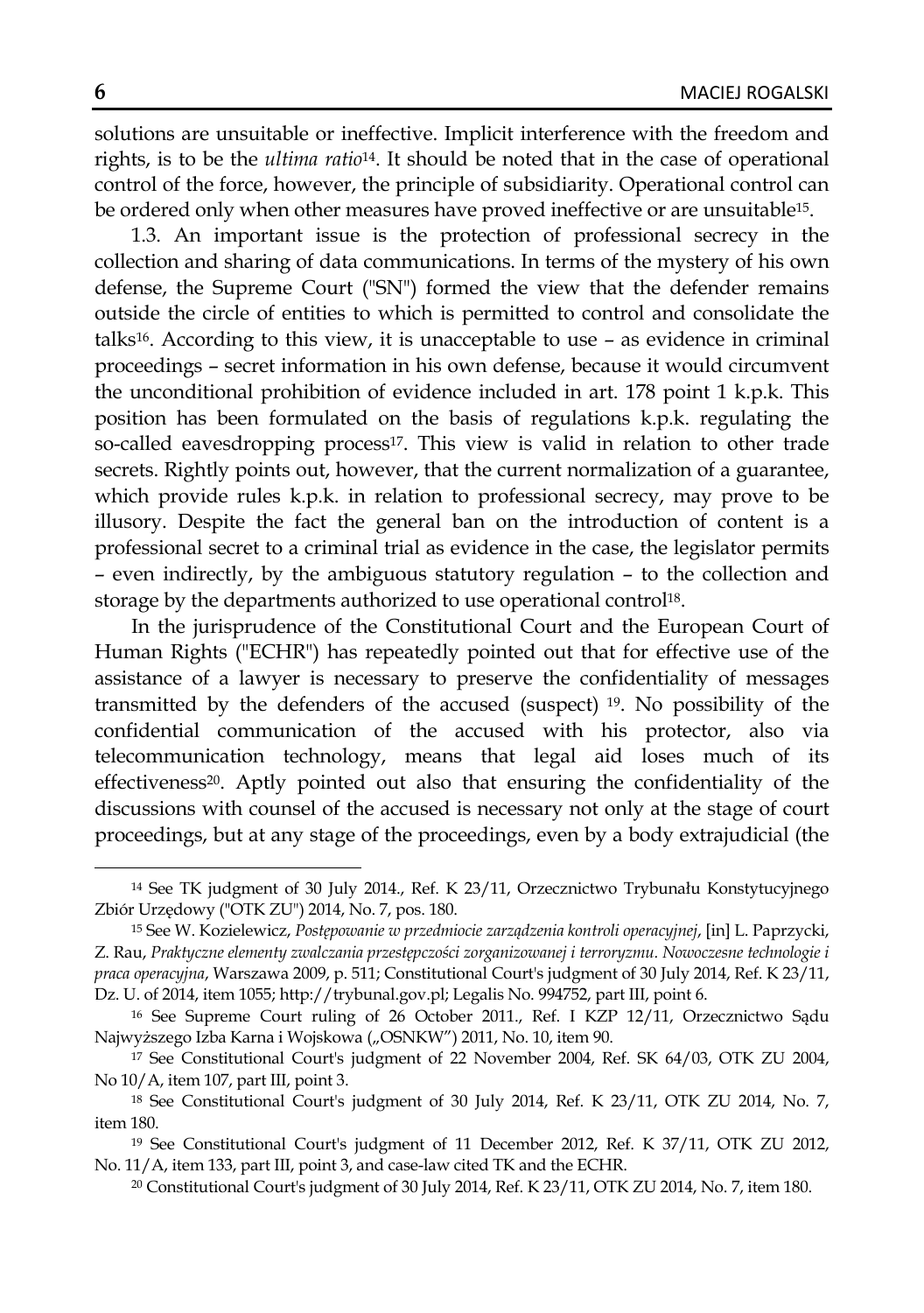prosecutor, the police, state security service) 21. These views remain valid not only for traditional telephone contact, but also with the use of modern means of communication at a distance, in particular by e-mail and so-called. SMS.

1.4. Pay attention finally to be very frequent and numerous requests to provide telecommunication data for the purpose of criminal proceedings. This situation is explained by, among others, the necessity of a kind of double occurrence of the same data – the first time for the purposes of operational intelligence, and the second time when pending for criminal proceedings - as evidence. This practice is due to the lack of sufficient legal basis which would allow for the use of gathered during the preliminary investigation materials in a criminal trial as evidence. Among the purpose of collecting and processing data communications by police and state protection, it was not evidence indicated target. It was pointed out only that these data can be made available to services for the prevention or detection, as well as perform statutorily defined tasks of services of an analytical and planning character. Re-occurrence of telecommunications data for evidence purposes, after a request such data for operational intelligence, may affect the actual scale data acquisition telecommunications in Poland, overstating statistics<sup>22</sup>. This problem should no longer occur due formulated by the Law of 15 January 2016 amending the Police Act and some other laws ("Law of 15 January 2016.")  $^{23}$ , remit of operational activities. An example would be art. 19 paragraph 1 of the Police Act, the first sentence: "In carrying out operational activities undertaken by the police to prevent, detect, determine the perpetrators, as well as obtain and record evidence, prosecuted by indictment, intentional crime (...)". This provision clearly so already indicates the purpose of operational activities, which is to obtain and preserve evidence.

#### **2. The rules of special acts – data acquisition by authorized entities**

2.1. Getting the call by authorized entities also takes place within the framework of the so-called operational activities. The Polish doctrine acts of operational reconnaissance characterized as a separate system of confidential or secret activities (authorized bodies), outside the process of the criminal, but usually aimed at current or future goals of this process and performed for preventing and combating crime and other legally certain negative social phenomena<sup>24</sup>. As part of

<sup>21</sup> See P. Hofmański, A. Wróbel [in] *Konwencja o Ochronie Praw Człowieka i Podstawowych Wolności. Komentarz do artykułów 1-18,* Volume 1, editing L. Garlicki, Warszawa 2010, p. 407.

<sup>22</sup> See D. Szumiło-Kulczycka, *Czynności operacyjno-rozpoznawcze i ich relacje do procesu karnego*, Warszawa 2012, pp. 270-271; Dz. U. of 2014, item 1055; http://trybunal.gov.pl; Legalis No. 994752, part III, point 6.

<sup>23</sup> Dz. U. of 2016, item 147.

<sup>24</sup> See A. Taracha, *Czynności operacyjno-rozpoznawcze. Aspekty kryminalistyczne i prawnopodatkowe*, Lublin 2006, p. 12; T. Hanausek, *Kryminalistyka. Zarys wykładu*, Kraków 1996, p. 96; P. Chrzczonowicz, *Społeczeństwo inwigilowane w państwie prawa*, [in] P. Chrzczonowicz, V. Kwiatkowska-Darul,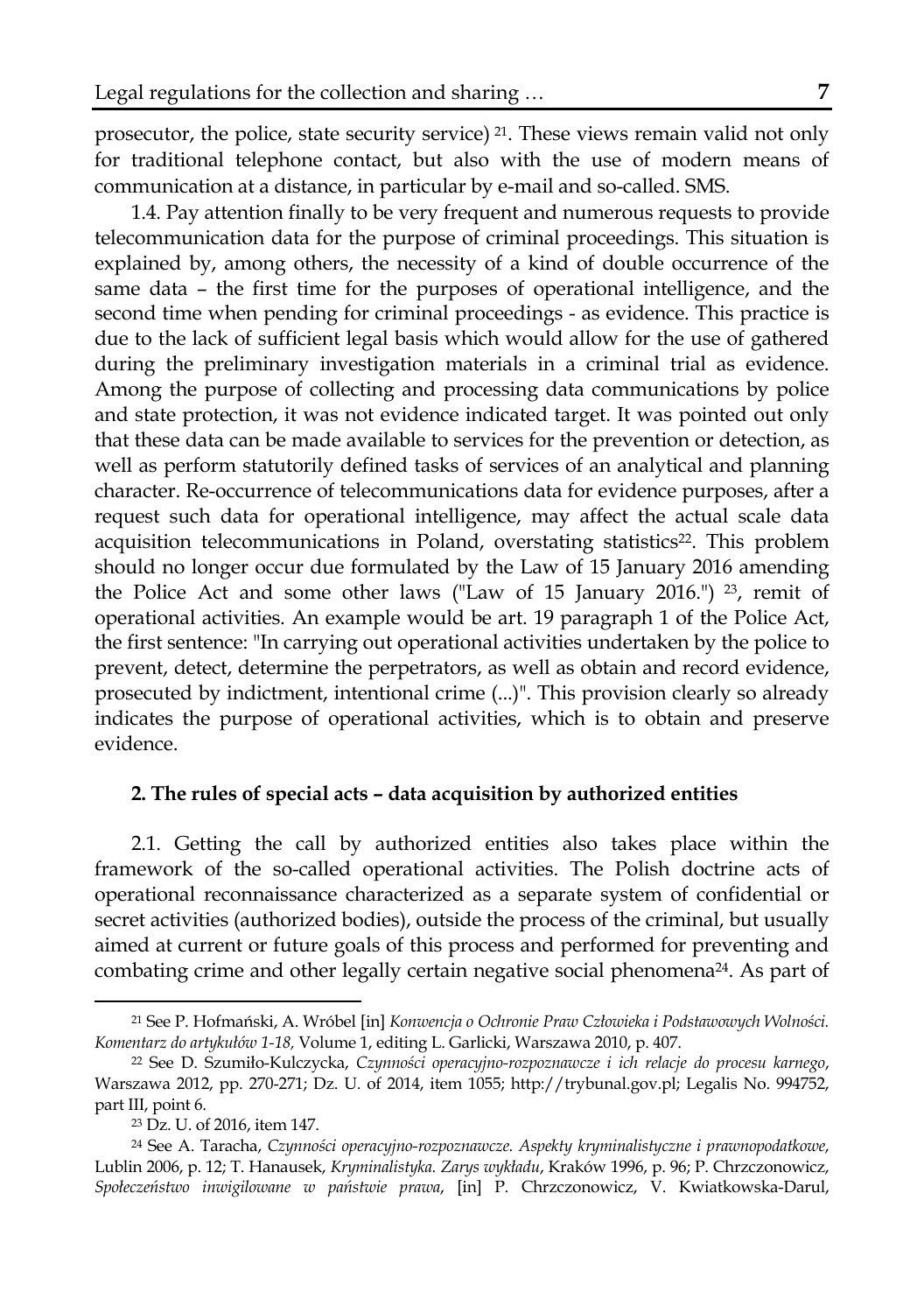the operational activities stands out operational control, which is one of the forms of operational activities. Operational control is implicit and can be performed by eight indicated previously authorized entities. Operational control can involve, among others, the use of technical means enabling to secretly obtain information and evidence and their recording, and in particular the content of telephone conversations and other information transmitted via telecommunications networks.

2.2. On 7 February 2016 entered into force the Law of 15 January 2016 amending the Police Act and some other laws. This Act was performing the Constitutional Court's judgment of 30 July 2014., Ref. K 23/11. The Act expanded the existing powers of authorized entities in the field of operational control. An example would be art. 19 paragraph 6 of the Police Act. According to the current wording of the provision of operational control include in particular the use of technical means enabling to secretly obtain information and evidence and their recording, and in particular the content of telephone conversations and other information transmitted via telecommunications networks. According whereas the new wording of art. 19 paragraph 6 section 4 of the Police Act, operational control may also rely on "achieving and consolidating the data contained in data media, telecommunications terminal equipment, information systems and telecommunications." According to the art. 2 section 43 P.T., telecommunications terminal equipment indicates "communication device designed to connect directly or indirectly to the termination of the network." In other words, it is simply about telephones. Considering how much in terms of technology are developed, in particular mobile devices, and how to perform many functions, operational control in this area will mean access to a huge amount of information (emails, SMS-sy, personal data files etc.).

 2.3. The current practice of operational intelligence revealed numerous problems, including those of a constitutional nature25. In this regard were made numerous judgments of the Polish Constitutional Court, of which the key is the Constitutional Court's judgment of 30 July 2014., Ref. K 23/1126, in which the Tribunal determined, among others, conditions of admissibility of operational activities. Taking into account existing arrangements TK and the European Court

26 Dz. U. of 2014, item 1055.

 $\overline{a}$ 

K. Skowroński red., *Materiały z konferencji naukowej*, Toruń 2003, pp. 153-154. See also W. Kozielewicz, *Postępowanie w przedmiocie zarządzenia kontroli operacyjnej*, [in] L. Paprzycki, Z. Rau, *Praktyczne elementy zwalczania przestępczości zorganizowanej i terroryzmu. Nowoczesne technologie i praca operacyjna*, Warszawa 2009, pp. 509-510; A. Sakowicz, *Opinia o projekcie ustawy o czynnościach operacyjnorozpoznawczych*, Sejm Paper No. 353, www.sejm.gov.pl; D. Zalewski, A. Melezini, *Ustawa o kontroli skarbowej. Komentarz praktyczny*, Warszawa 2015, Legalis, commentary to art. 36.

<sup>25</sup> See Constitutional Court's judgment of 12 December 2005, K 32/04, OTK-A 2005, No. 11, item. 132; Z. Rau, *Czynności operacyjno-rozpoznawcze w polskim systemie prawa - działania w kierunku uniwersalnej ustawy*, [in] L. Paprzycki, Z. Rau, *Praktyczne elementy zwalczania przestępczości zorganizowanej i terroryzmu. Nowoczesne technologie i praca operacyjna*, Warszawa 2009, p. 720.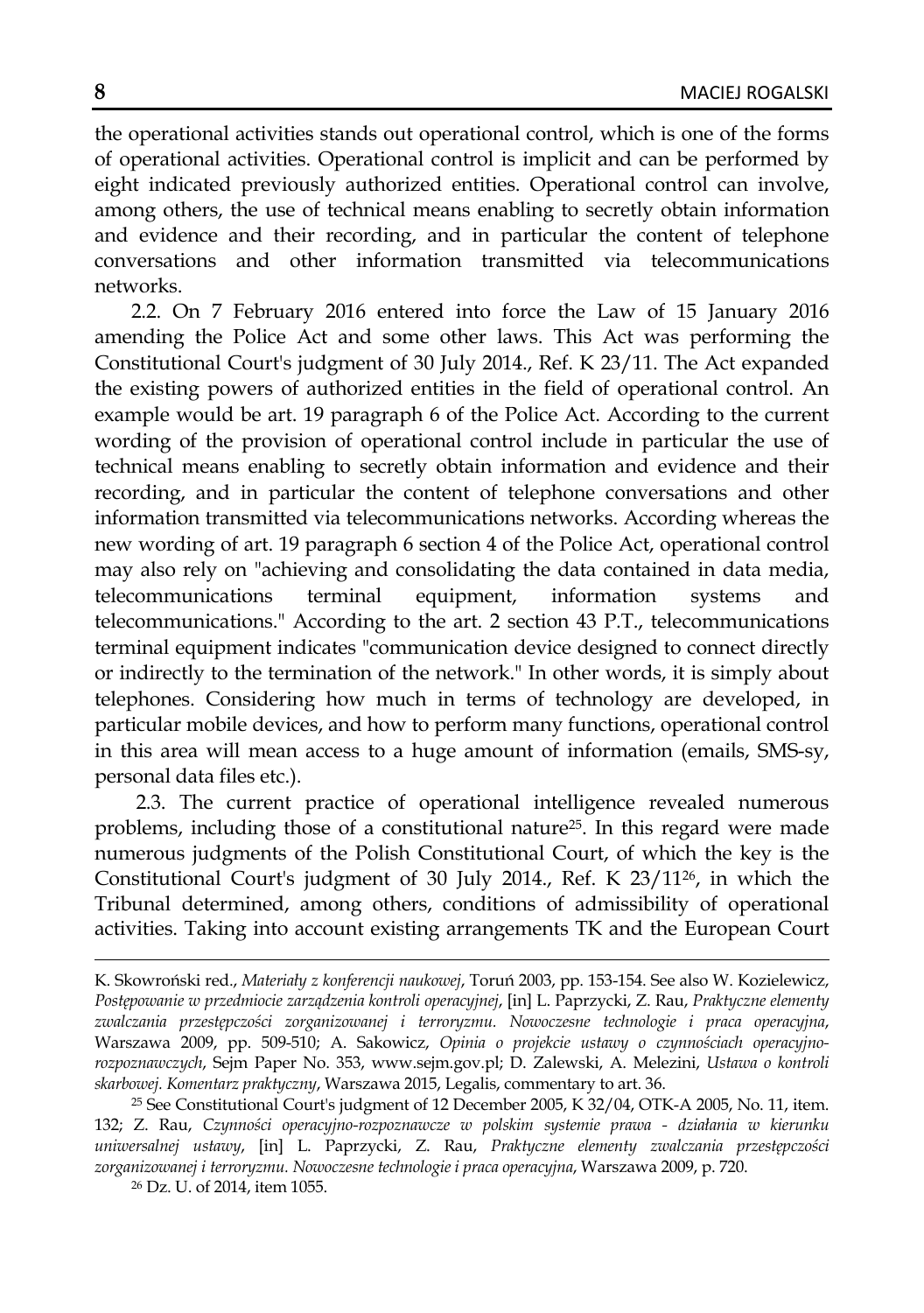of Human Rights and the Court of Justice of the European Union on the rules governing the secret acquisition by public authorities in a democratic state of law information units. TK indicated in the judgment described the minimum requirements to be satisfied jointly provisions limiting constitutional rights and freedoms27.

TK carrying out checks on the rules governing the operational activities, taking into account the guidelines indicated in the judgment of 30 July 2014., Ref. K 23/11, stated the incompatibility of many regulations governing operational activities, including, as has already been indicated, the steps for the collection and sharing of data communications. It is necessary to analyze the deficiencies found by the Tribunal, as were the cause of changes in the laws governing the activities of authorized entities, based on which are currently collected data communications.

 2.4. The provision of art. 27 paragraph 1 of the ABW and AW, regulating the conditions for conducting operational activities, referred to the art. 5 paragraph 1 point 2 of the ABW and AW. Moreover, ar. 5 paragraph 1 point 2 b of the Law on ABW and AW pointed to crimes threatening the economic foundations of the state, as offenses for which can be carried out operational activities. TK judgment of 30 July 2014 K 23/11, art. 27 paragraph 1 in connection with art. 5 paragraph 1 point 2 b of the Law on ABW and AW was declared incompatible with art. 2, art. 47 and art. 49 in conjunction with 31 paragraph 3 of the Polish Constitution ( "RP"). In support of that judgment, the Constitutional Tribunal pointed out that the Penal Code or other laws do not use the expression "criminal offenses affecting the economic base of the state", both when it comes to generic names of individual offenses, components definition, or the titles of the chapters of criminal law, which are collected a particular type of crime. Due to the use of a legislator blurred expression, referring to unspecified "crimes affecting the economic base of the state", the actual boundaries of covert interference in the freedom and human rights are not defined in a sufficiently determined by the legislature and determine these bodies applying the law28.

 The Act of 15 January 2016 following the Constitutional Court's judgment, he gave the provision of art. 27 paragraph 1 point 2 of the ABW and AW as follows: "The court, upon the written request of the Head of the Internal Security Agency, made after obtaining the written consent of the Attorney General may, by order, order that operational control - when other measures have proved ineffective or are not useful - the performance operational activities undertaken by the Internal Security Agency in order to identify, prevent and detect offenses referred to in sections XXXV-XXXVII of the penal Code and sections 6 and 7 of the Criminal Code of the Tax - if they threaten the economic base of the state - and in order to obtain and record evidence these crimes and prosecute the perpetrators." The new

<sup>27</sup> Constitutional Court's judgment of 30 July 2014, Ref. K 23/11, Dz. U. of 2014, item 1055; http://trybunal.gov.pl; Legalis No. 994752, part III, point 5.

<sup>28</sup> Dz. U. of 2014, poz. 1055; http://trybunal.gov.pl; Legalis nr 994752, part III, point 5.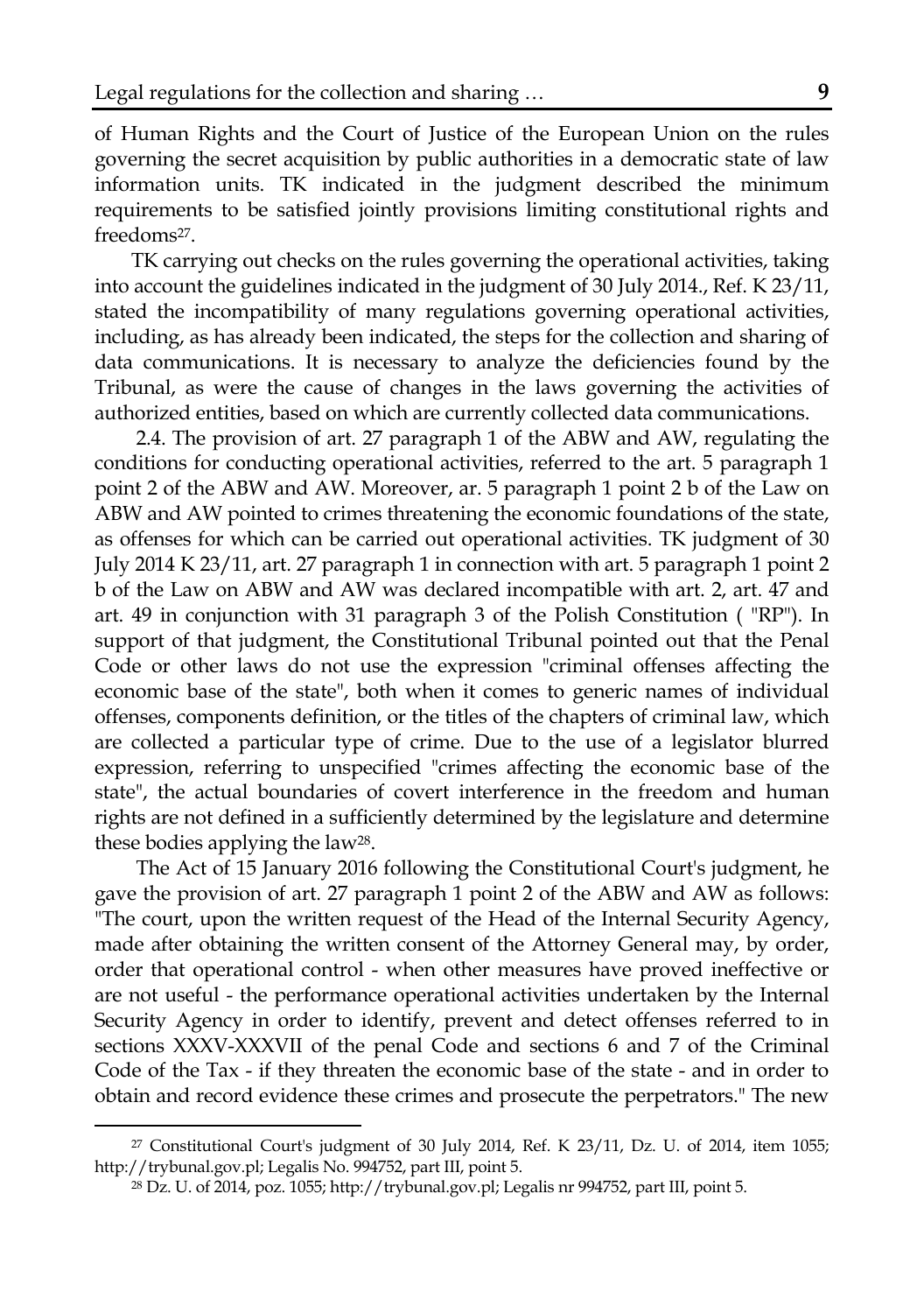wording of this provision removes existing reservations. Firstly, what is negated in the Tribunal's judgment, no longer points to the overall "crime detrimental to the economic base of the state" but refers to specific provisions of the Criminal Code and the Criminal Code of the Tax. Secondly, it tells observe the principle of subsidiarity. Operational control can therefore be ordered only when other measures have proved ineffective or are unsuitable. The term "other means" should be understood as other forms of operational activities, which are not operational control. "Ineffective" means but not to bring the expected results, while "unfit" – the inability to achieve the intended results, using specific means. In the literature it is assumed that bringing about the management of operational control, the competent authority must demonstrate the ineffectiveness of existing activities or lend credence to the inadequacy of traditional methods of criminal analysis29. Thirdly it is indicated clearly the aim undertaken by ABW operational intelligence, which is the identification, prevention and detection of crime.

The solutions are in line with the judgment of 8 April 2014 Court of Justice of the European Union, which in Joined Cases C 293/12 and C 594/12 ("the judgment of 8 April 2014 ECJ"30) annulled Directive 2006/24/EC of the European Parliament and of the Council of 15 March 2006 on the retention of data generated or processed in connection with the provision of publicly available electronic communications services or of public communications networks and amending Directive 2002/58/EC ("Directive 2006/24/EC")31. Directive 2006/24 / EC was implemented into Polish law an amendment to the telecommunications law of 24 April 200932. The amendment is imposed on telecommunications companies the obligation to retain and store, and then – at the request of certain authorities – the sharing of telecommunications data, referred to in art. 180c and 180d P.T. It also created the legal framework for access to such data by authorized bodies. In its judgment of 8 April 2014 CJEU pointed out that Directive 2006/24 is limited to a general reference in art. 1 paragraph 1 to the term "serious crimes" as defined in the laws of each Member State. No in Directive 2006/24 the definition of "serious crimes" means that there is a clear limit the cases in which telecommunications data retention and can be used.

 2.5. TK judgment of 30 July 2014, K 23/11, the provisions of art. 20c paragraph 1 of the Police Act; art. 10b paragraph 1 SG; art. 36b paragraph 1 point 1 KS; art. 30 paragraph 1 ŻW; art. 28 paragraph 1 point 1 of ABW and AW; art. 32 paragraph 1

<sup>29</sup> See W. Kozielewicz, *Postępowanie w przedmiocie zarządzenia kontroli operacyjnej* [in] L. Paprzycki, Z. Rau, *Praktyczne elementy zwalczania przestępczości zorganizowanej i terroryzmu. Nowoczesne technologie i praca operacyjna*, Warszawa 2009, p. 511; Constitutional Court's judgment of 30 July 2014., Ref. K 23/11, Dz. U. of 2014, item 1055; http://trybunal.gov.pl; Legalis No. 994752, part III, point 6.

<sup>30</sup> Dz. U. of 2014 r., item 105, p. 54.

<sup>31</sup> L 105/54 EN Official Journal of the European Union of 13 April 2006.

<sup>32</sup> The Act of 24 April 2009 amending the Act - Telecommunications Law and some other acts, Dz. U. of 2009, item 1445.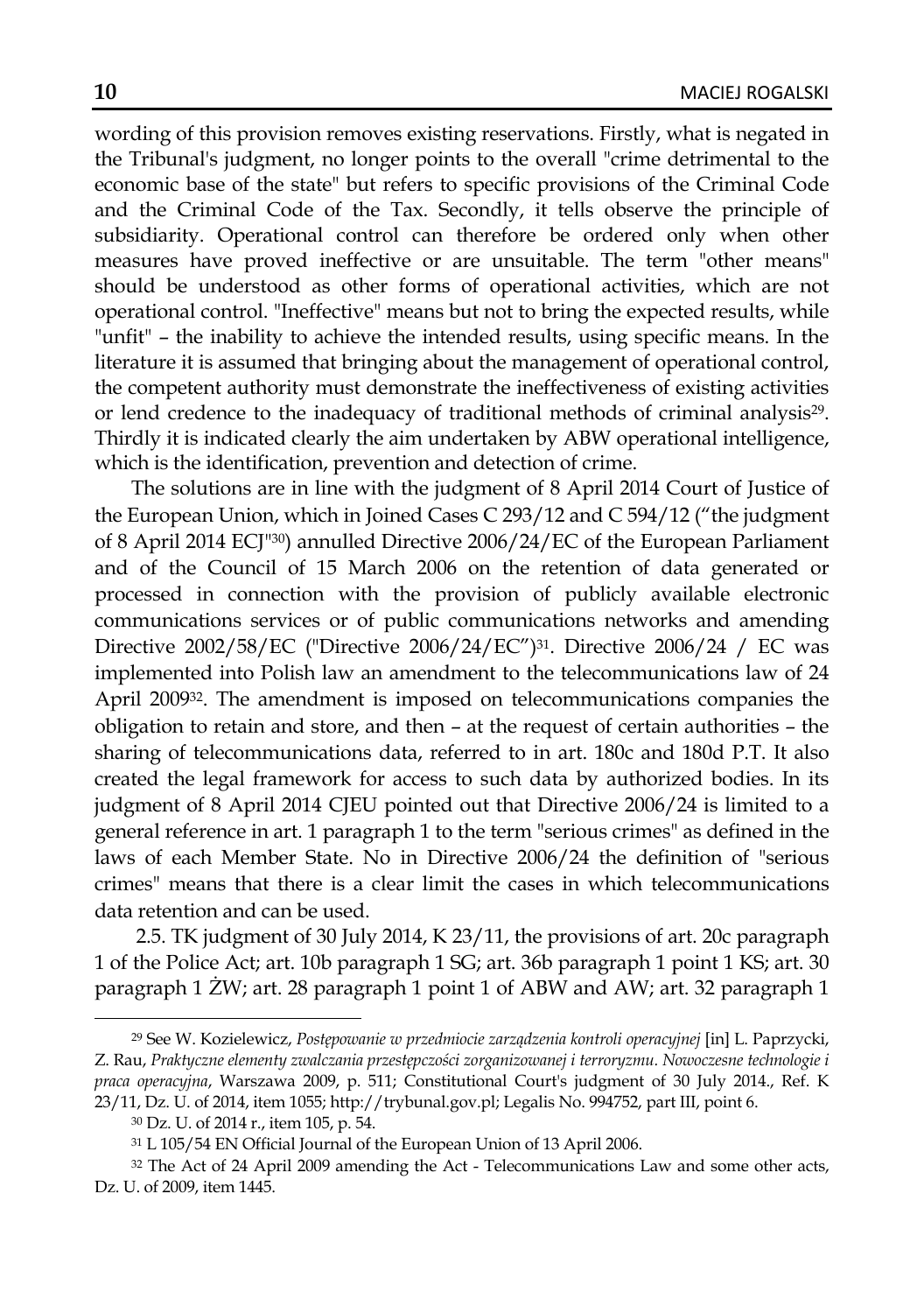point 1 of the SKW and SWW; art. 18 paragraph 1 point 1 of the CBA; art. 75d paragraph 1 SC – in that it does not provide for an independent control data sharing telecommunications referred to in art. 180c and art. 180d P.T., were found to be incompatible with art. 47 and art. 49 in conjunction with 31 paragraph 3 of the Constitution. In support of this part of the judgment the Constitutional Tribunal pointed out that one of the requirements to be satisfied by laws authorizing the designated entities to obtain telecommunications data, is to create an independent control mechanism. Since the acquisition of these data is done implicitly, without the knowledge and the will of the entities whose information is collected by these entities, and also the limited control of society, the lack of independent control of state authorities over this process creates a risk of abuse. The requirement of normalization in the law of procedural mechanisms to counter the arbitrariness of the acquisition of telecommunications data is the stronger, because no provision did not impose the obligation to obtain the consent of the court (or another body that would be independent from the authorities demanding the release of the data or bodies over them superior) to make available to authorized entities data referred to in art. 180c and art. 180d P.T. This procedure does not even require the consent of the prosecutor. The legislator did not provide for a framework of *ex post* controls legalizing actions taken<sup>33</sup>.

The Act of 15 January 2016 has made significant changes in the laws governing the activities of authorized entities in this area. Examples include the provisions of art. 20ca of the Act on the Police added after art. 20c in the following wording: "Art. 20ca 1. Control over your data by the police telecommunications, postal or online exercises district court competent for the authority of the Police, which made available the data. 2. The Police referred to in paragraph 1, shall, subject to the provisions on the protection of classified information, the provincial court referred to in paragraph 1, a semi-annual basis, a report including:

1) the number of cases in the reporting period to obtain data telecommunications, postal or internet and the nature of the data;

2) qualified legal acts in connection with the occurrence of which a data telecommunications, postal or online, or information on obtaining data in order to save human life or health, or support of search or rescue.

3. The audit referred to in paragraph 1, the district court may refer to the materials supporting the provision of police data telecommunications, postal or online. 4. The district court shall inform the Police of the audit within 30 days of its completion. 5. Control referred to in paragraph 1, is not subject to obtaining data on the basis of art. 20cb paragraph. 1 ".

The provision of Art. 20ca of the Police Act introduces the subsequent control. Control entrusted to the provincial court competent for the seat of the Police authority, which was made available the data. The control exercised by the court

<sup>33</sup> Dz. U. of 2014, item 1055; http://trybunal.gov.pl; Legalis nr 994752, part III, point 10.4.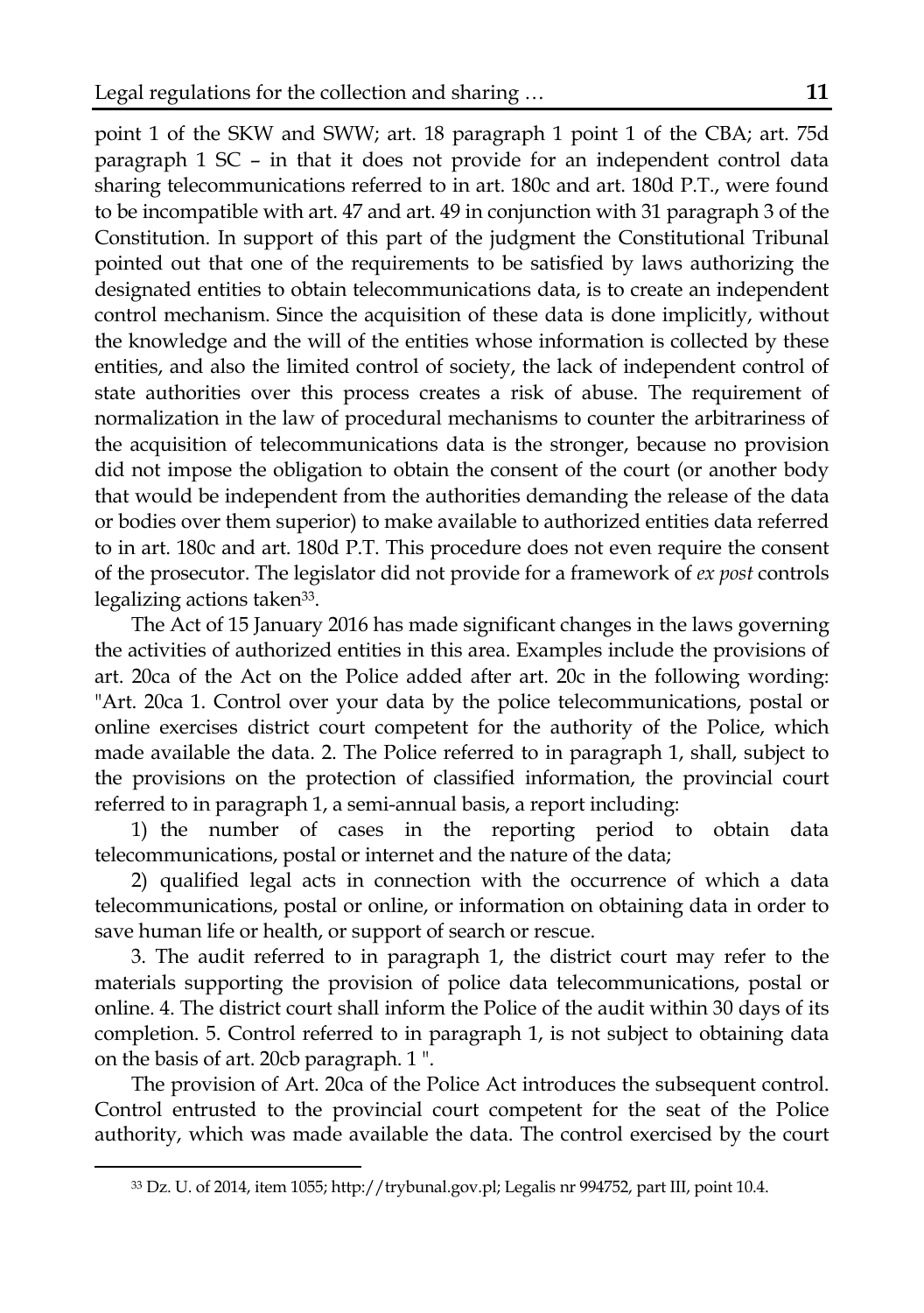satisfies the requirement of independence of the supervisory authority of the government. This solution favors performance of departments responsible for national security and public order. But the question arises whether or not a better solution for the protection of civil rights and freedoms, but also takes into account the interests of staff, would be a solution, which in principle provides for the inspection prior court. Follow-up audit would be used in demanding the Police and other services urgent cases. Prior examination of the court would contribute both to increase the correctness prepared by the authorities of the Police and other service requests, as well as their numbers.

Secondly, the question arises about the effectiveness of the solution adopted in practice. In other words, if the control exercised by the court will be real and not just apparent control. Due to the current already very heavy burden on the courts, no additional posts and have expertise people to exercise real control will be very difficult. It is worth noting that after the changes introduced by the Act of 15 January 2016, entitled parties will be able to use the data and set the IP address, connect and login times. In these cases, the consent of the court is not required. Judicial control will be exercised while post factum, which indicated the restrictions will be ineffective solution. One should also note that the data will be transferred quite rare, i.e. every six months. Exercising control of the district court may, in the framework of its powers refer to the materials supporting the provision of police telecommunications data, the effect of which will be the results of checks provided by the court police authority. After the transfer of inspection results will be completed in principle activity of the court in the process of verifying the correctness of data sharing. They are defined in terms of procedural further court action if we find that a disclosure in breach of the regulations in force. The solution to this problem could be either appropriate to strengthen human resources and competence relevant units of courts, judges providing substantive support or establish a separate institution dealing with the control of the quantity, scope and compliance procedures for data acquisition telecommunications.

 Thirdly, the introduction of the model ex-ante control of the court in terms of access to telecommunications data would facilitate the actual implementation of the principle of subsidiarity data acquisition. Condition for access to the data would be exhausted by the police and other services of the other remedies which less impact on the privacy and secret communication.

The criticisms find their support in the judgment of 8 April 2014 CJEU. The Court noted that the acquisition by the competent national authorities to access the data is not subject to the prior scrutiny of a court or an independent administrative authority. The court or independent administrative authority should check that the sharing and use of data was limited to cases where it is strictly necessary to attain the objective pursued34. ECJ says explicitly of prior control by an independent authority.

<sup>34</sup> Theses 60-62 judgment of 8 April 2014, Court of Justice of the European, Dz. U. of 2014, L 105.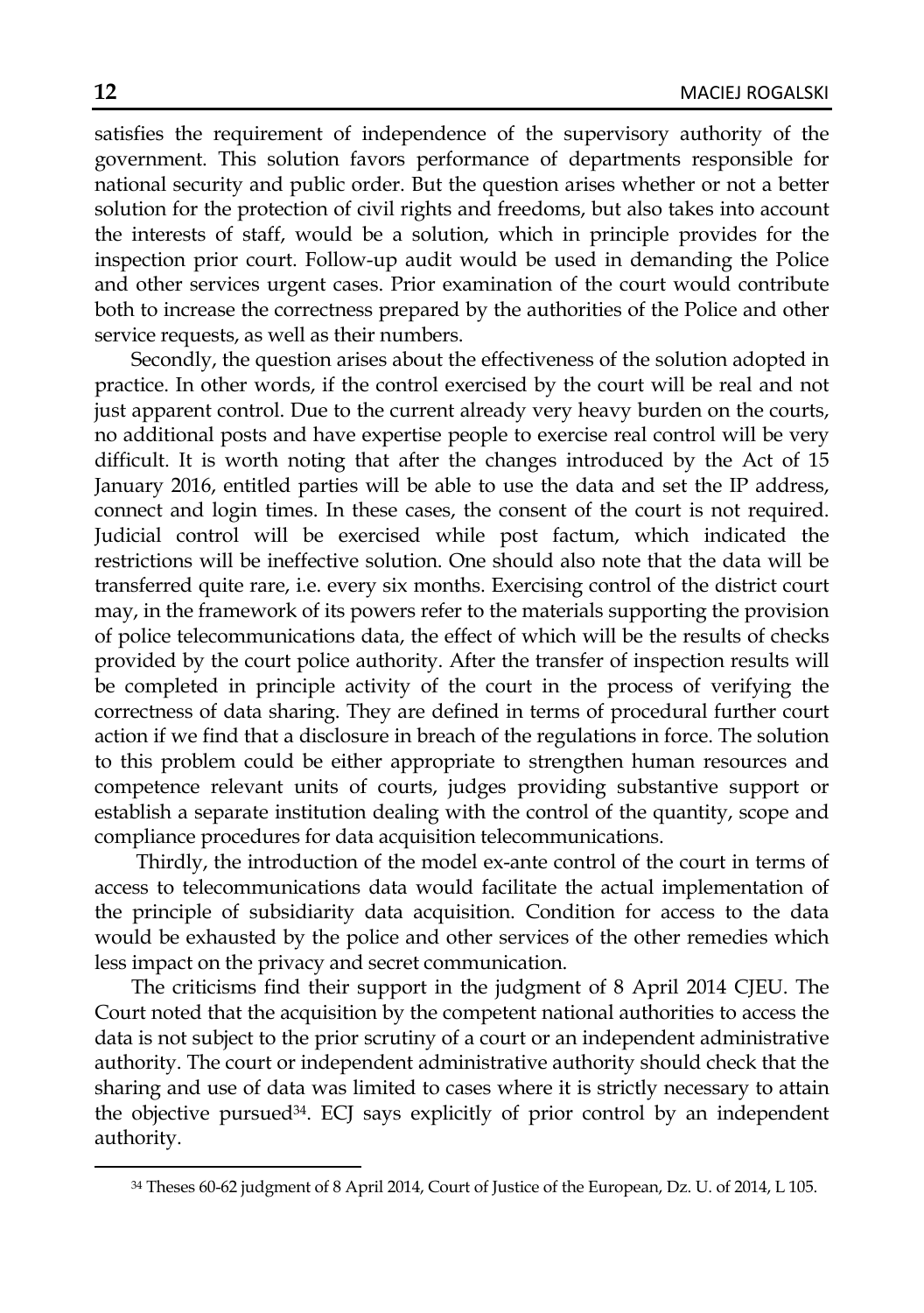2.6. TK judgment of 30 July 2014, K 23/11, also considered art. 19 of the Police Act; art. 9e SG; art. 36c KS; art. 31 Military Police; art. 27 ABW and AW; art. 31 SKW and SWW; art. 17 CBA – the extent to which it does not provide a guarantee of prompt, commission and destruction protocol materials containing banned evidence on which the court has not quashed or set aside professional secrecy was inadmissible as incompatible with art. 42 paragraph 2, art. 47, art. 49, art. 51 paragraph 2 and art. 54 paragraph 1 in connection with art. 31 paragraph 3 of the Constitution. TK in support of this part of the judgment pointed to the absence in the contested provisions of sufficient procedural guarantees to ensure the protection of the confidentiality of information provided to entities providing professions of public trust. They provide – without any doubt of interpretation – or obligation to prior judicial review of the data collected, or possible exemption (repeal) of professional secrecy in the particular case. It is not guaranteed in these laws that, in the reasonable suspicion that the collected materials contain information covered by professional secrecy and therefore require special protection, there will be additional verification of these materials by the court and the possible exemption from professional secrecy, before being transferred to officers or the prosecutor. The challenged provisions do not provide for the destruction procedures collected in the course of operational control information constituting professional secrets<sup>35</sup>.

The bill introduced the necessary changes in legislation, the provisions of which have been negated in this area. Examples include the provisions of the Police Act. According to the Draft Law in art. 19 paragraph 15e paragraphs have been added 15f-15j. Due to the content of the ruling TK are crucial to the provisions of art. 15j of the Police Act providing for duty immediately, commission and protocol of destruction of materials to be used in criminal proceedings is unacceptable. Body of Police was obliged to immediately inform the prosecutor of the destruction of these materials.

Presented problem was also observed in the judgment of 8 April 2014 CJEU. The Court noted that Directive 2006/24/EC covers in a comprehensive manner all the use of electronic communications services, data retained. This applies even to those persons in respect of whom lack any basis, both actual and legal persons to criminal prosecution. The Directive does not provide for any exceptions to those people. This means that it is also applied to people whose contact and the message obtained during this contact, on the basis of national law is covered by professional secrecy<sup>36</sup>.

2.7. The judgment of the Constitutional Tribunal dated 30 July 2014, K 23/11, the provisions of art. 28 ABW and AW; art. 32 SKW and SWW; art. 18 CBA - the extent to which it does not provide for the destruction of data irrelevant to the

<sup>35</sup> Dz. U. of 2014, item 1055; http://trybunal.gov.pl; Legalis No. 994752, part III, point 11.8.

<sup>36</sup> Theses 57-58 judgment of 8 April 2014, Court of Justice of the European Union, Dz. U. of 2014, L 105.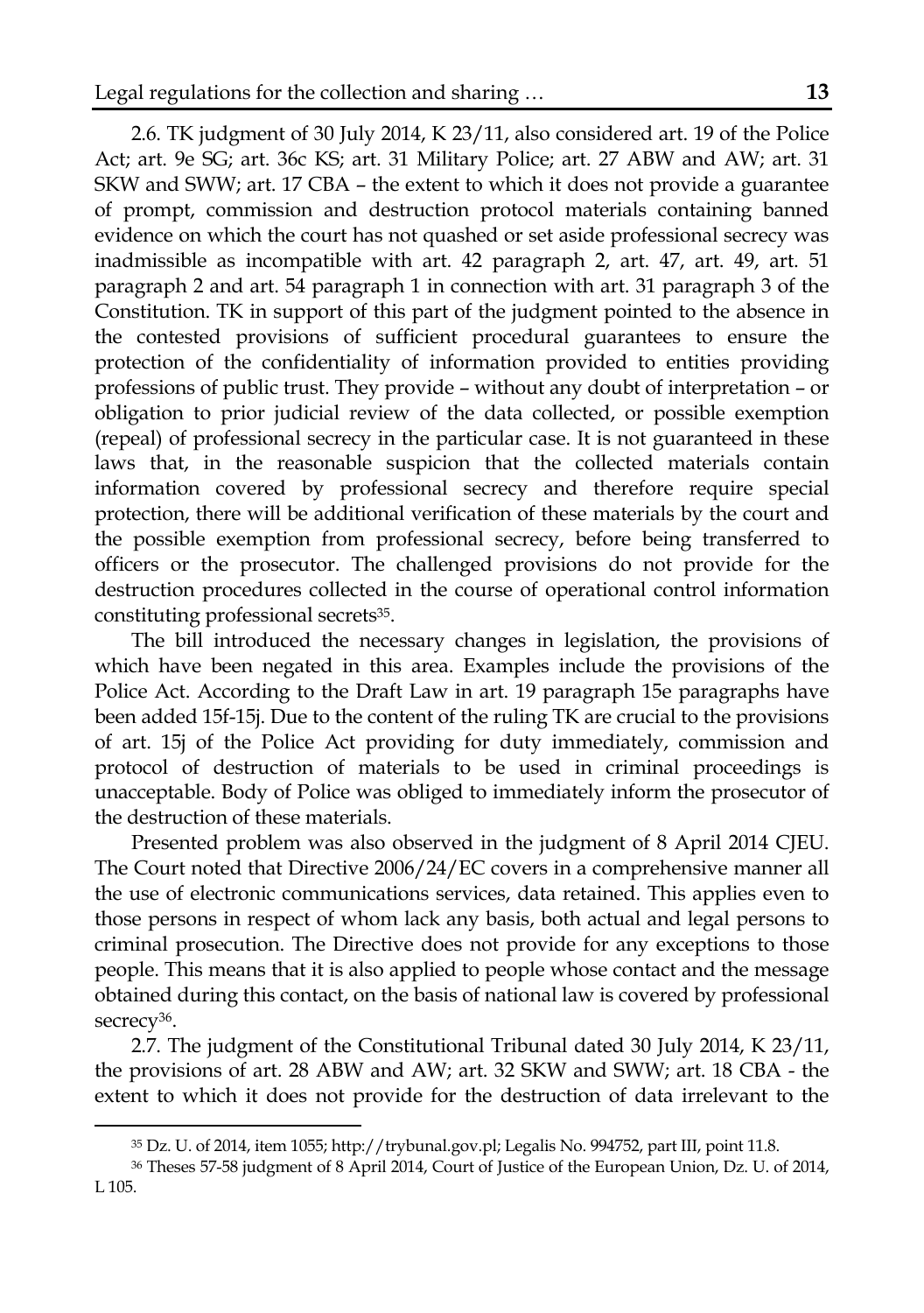proceedings were considered incompatible with art. 51 paragraph 2 in conjunction with 31 paragraph 3 of the Constitution. The previously existing legislation, there was no procedure for verification and destruction of data irrelevant, which is unnecessary for further proceedings. According to the art. 51 paragraph 2 of the Constitution the public authorities shall not acquire, collect and share information on citizens other than necessary in a democratic state ruled by law. In its case law TK he explained the concept of "the data necessary in a democratic country," pointing out that "in a democratic state ruled by law is not necessary to store information on citizens obtained in the course of operational activities due to the potential usefulness of this information. This can be used only in connection with a particular procedure, conducted under the Act authorizing the restriction of freedom due to national security and public order." Implicit condition for obtaining information about individuals, including those related to their telecommunications data, to establish procedures for immediate selection and material destruction unnecessary and unacceptable. This solution prevents unauthorized use by State authorities legally collected information and its storage in case, if in the future proved to be useful for other purposes<sup>37</sup>.

The bill implementing the Constitutional Court's judgment has made the appropriate changes in the provisions of laws, the provisions of which have been negated in this area. An example is the provision of art. 28, paragraph 7 of the ABW and AW. Under this provision, the data which are not relevant to the criminal proceedings or are not relevant to the security of the state, shall have immediate destroyed.

2.8. Act of 15 January 2016 not only eliminated the numbers indicated in the Tribunal's judgment, contrary to the Polish Constitution rule, but introduced new provisions that raise doubts. The new legislation does not directly concern the collection and provides telecommunications data, but because of the solutions adopted worth quoting their content. An example might be a new sound, given the law of 15 January 2016, the provision of art. 20c of the Police Act. According to the art. 20c paragraph 1 of the Police Act, in order to prevent or detect crime or to save human life or health, or support exploration activities or emergency, police can obtain data constituting a content respectively, of telecommunications, postal delivery or transfer of the service provided by electronic means as defined in: 1) art. 180c and art. 180d P.T., hereinafter referred to as "telecommunications data"; 2) art. 82 paragraph 1 point 1 of the Act of 23 November 2012 r. - Postal Law38, hereinafter referred to as "mail data"; 3) art. 18 paragraph. 1-5 of the Act of 18 July 2002 on electronic services39, hereinafter referred to as "data web" - and can be processed without the knowledge and consent of the person concerned. Sharing these data policeman can be done, among others, through a telecommunications

<sup>37</sup> Dz. U. of 2014, item 1055; http://trybunal.gov.pl; Legalis No. 994752, part III, point 12.2.

<sup>38</sup> Dz. U. item 1529 and 2015 item 1830.

<sup>39</sup> Dz. U. 2013, item 1422 and 2015, item 844.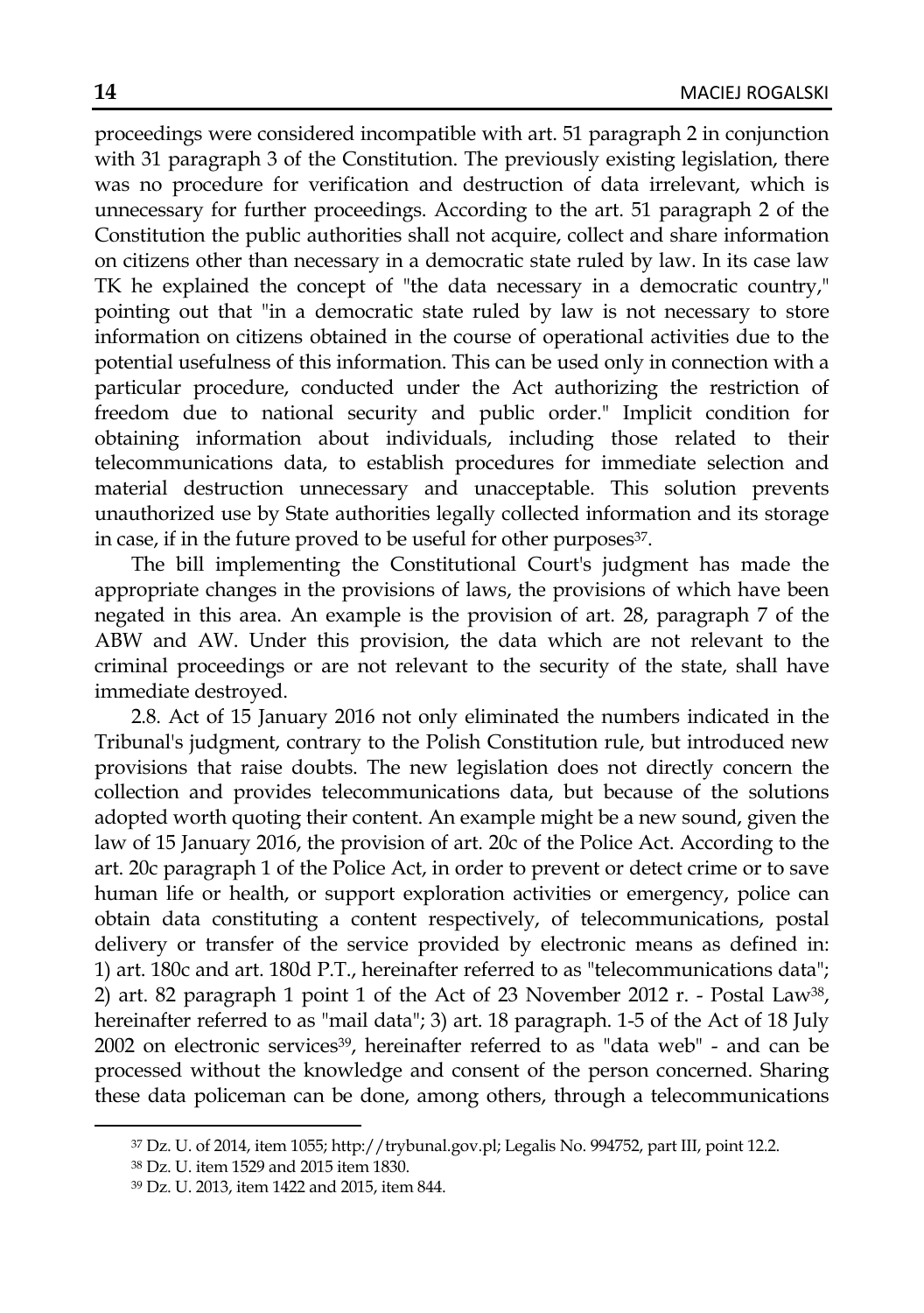network (art. 20c paragraph 2 of the Police Act). In this case, the sharing of data takes place without the participation of employees of a telecommunications provider or when necessary their participation, if such a possibility is provided for in an agreement between the Commander in Chief of the Police and the entity. The Act of 15 January 2016 introduced so access to the data on line – the so-called a secure Internet connection. For obtaining such data will not be needed prior consent of the court, as is the case for example. So chat, which substantially limit the court's control over the acquisition of such data. Although the provision of art. 20c paragraph 5 of the Police Act provides that the Chief Commander of Police, Commander of the Central Bureau of Investigation and the commander of the provincial police keep records of instances to obtain data telecommunications, postal and Internet containing information identifying the organizational unit of the Police and the police officer who receives the data, their type, the purpose of the acquisition and the time in which they were obtained, but certainly not balance this lack of prior control by an independent authority. The collected data, which are relevant for criminal proceedings, the Chief Commander of Police, Commander CBŚP or commander of Provincial Police shall provide competent prosecutor locally or in kind. The prosecutor decides on the scope of use of the communicated data. Data that are not relevant to the criminal proceedings, shall without delay destructed (art. 20c paragraph 6-7 of the Police Act).

## **3. The provisions of telecommunications law in the collection and sharing of data communications**

3.1. The provisions of art. 180c and 180d P.T. determine directly and by reference to other provisions of the Telecommunications Law, the data that telecommunications companies are obliged to make available to courts, prosecutors and authorized entities. According to the art. 180c paragraph 1 P.T., a list that included data necessary to:

1) determine the completion of the network, telecommunications terminal equipment, the end user: a) initiating the connection, b) to whom the call is;

2) to determine: a) the date and time of the call and its duration, b) type of connection, c) the location of the telecommunications terminal equipment.

Based on the art. 180c paragraph. 2 P.T. was issued Regulation of the Minister of Infrastructure of 28 December 2009 on the detailed list of data types and operators of public telecommunications networks or providers of public telecommunications services obliged to their retention and storage40. This regulation defines:

1) a detailed list of the necessary data: a) establish the network termination, telecommunications terminal equipment, the end user initiating the connection,

<sup>40</sup> Dz. U. No. 226, item 1828.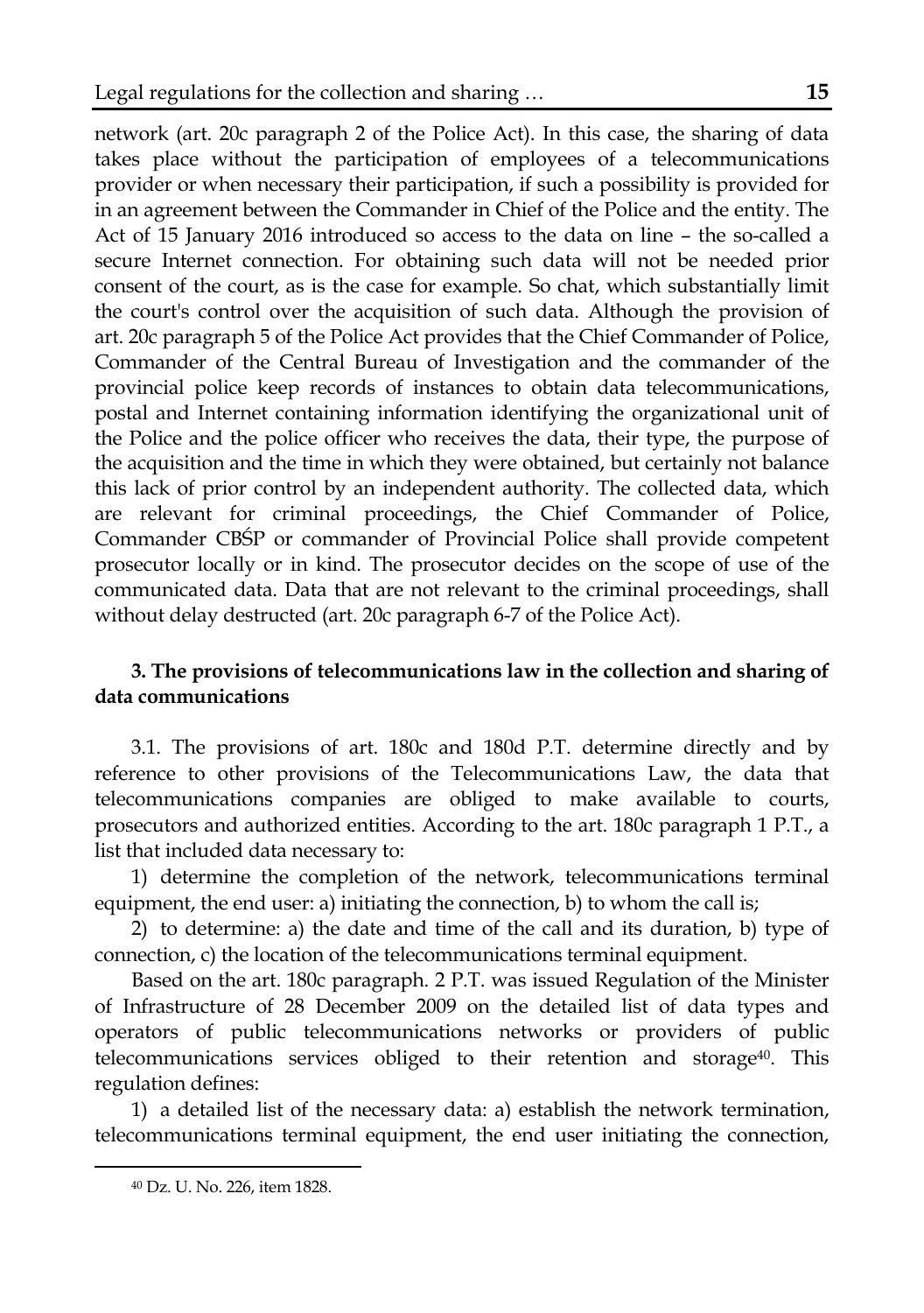b) determine the network termination, telecommunications terminal equipment, the end user to which the call is connected, c) the date and time of the call and its duration, d) identify the type of call, e) determine the location of the telecommunications terminal equipment;

2) types of public telecommunications network operators and providers of public telecommunications services obliged to retain data referred to in paragraph 1.

However, pursuant to art. 180d P.T., telecommunications companies are obliged to ensure the conditions for access to and preservation and to provide qualified entities and the Customs Service, the court and the prosecutor, at his own expense, processed their data, referred to in art. 159 para. 1 point 1 and 3-5 P.T., in art. 161 P.T. and in art. 179 paragraph 9 P.T., connected with the service telecommunications, on the principles and maintaining the procedures set out in separate regulations.

 3.2. The telecommunications law is regulated the issue of the bearing and sharing of telecommunications data. The provision of art. 180d P.T. states that telecommunications companies are obliged to ensure the conditions for access to and preservation and to provide qualified entities and the Customs Service, the court and the prosecutor, at his own expense, processed their data. Directly to the issue of the cost of collection and provides telecommunications data refers to art. 180a P.T. According to the first paragraph of art. 180a P.T., subject to Art. 180c paragraph 2, point 2 P.T., public telecommunications network operator and provider of publicly available telecommunications services are obliged at their own expense:

1) stop and store the data referred to in Article. 180c P.T., generated in telecommunications networks or by them processed on Polish territory for a period of 12 months from the date of the merger or failed connection attempts, and the expiry of this period, the data destroyed, except those that have been protected in accordance with the separate regulations;

2) provide the data referred to in point 1, to authorized entities and the Customs Service, the court and the prosecutor, on the principles and procedures set forth in separate regulations;

3) protect the data referred to in paragraph 1 against accidental or unlawful destruction, loss or alteration, unauthorized or unlawful storage, processing, access or disclosure, in accordance with art. 159-175 and art. 175c. 180e P.T.

The problem of cost of collecting and sharing data communications also dealt with the Supreme Court. In its decision of 25 March 2010, I KZP 37/09, pointed out that the provision of art. 180a paragraph 1 point 2 P.T. imposes on operators of public telecommunications networks and providers of publicly available telecommunications service obligation to provide, it is a search, developing relevant statements and transmission via telecommunications networks to authorized entities, including the court and the prosecutor of the data referred to in art. 180c paragraph 1 P.T. So understood the costs of sharing the burden of data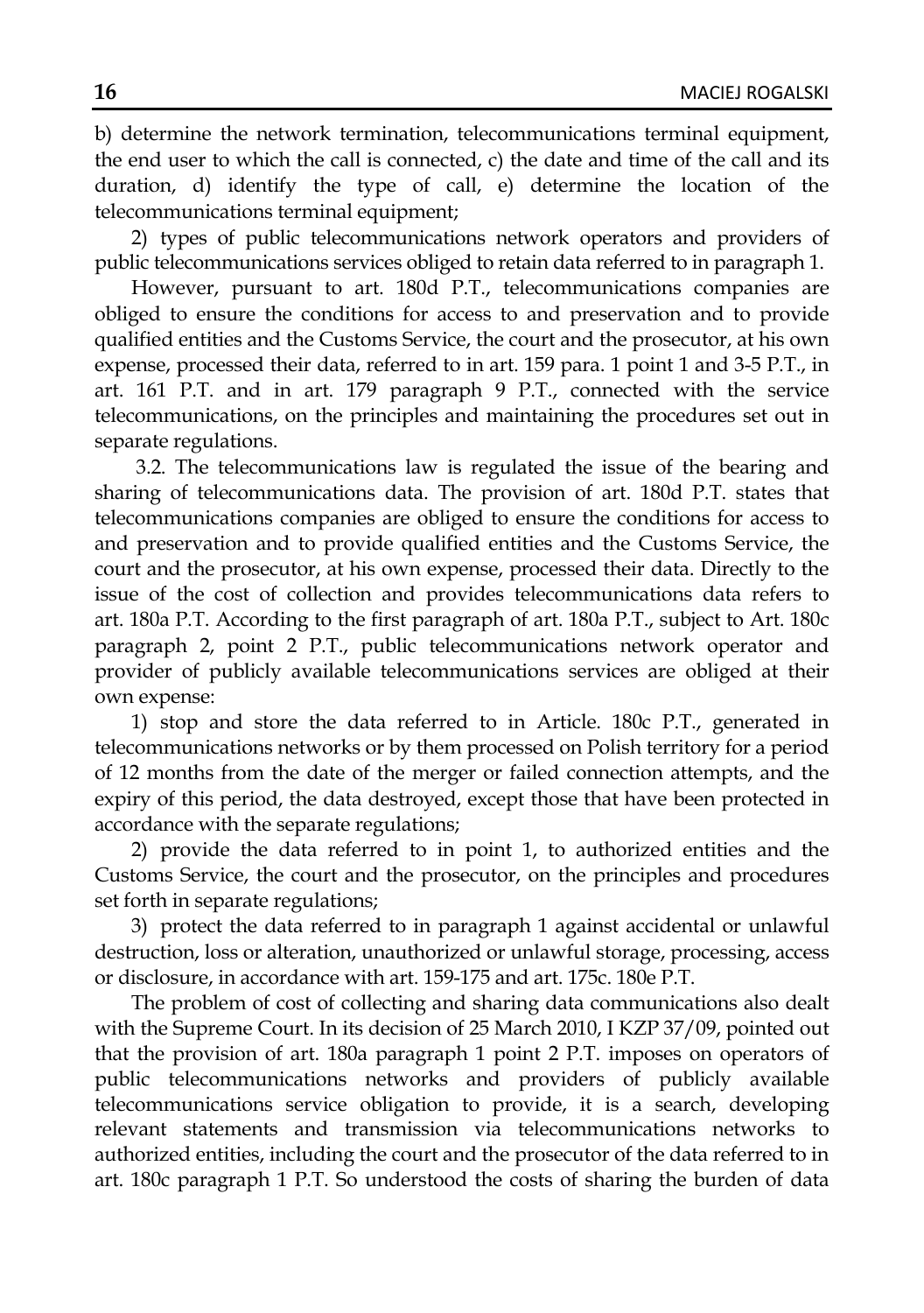provider or supplier, and can not form part of the legal costs and therefore do not constitute expenditure referred to in art. 618 k.p.k., or expenses incurred by the State Treasury in the course of criminal proceedings<sup>41</sup>.

In practice, however, they created doubt as to who bears the costs associated with the transfer of e-mail service. In its resolution of 30 September 2014, I KZP 18/14, the Supreme Court explained that art. 180d P.T. applies to data related to the transmission of e-mail service by telecommunications companies. There is no use to give the service provider the state authorities for the needs of their investigations of data on a specific art. 18 paragraph 6 of the Act of 18 July 2002 on electronic services<sup>42</sup>, and on the same service provided electronically. The cost of developing these data apply art. 619 § 1 k.p.k. in conjunction art. 618 § 1 k.p.k.<sup>43</sup> Taken by the Supreme Court resolution was a response to the question addressed to the Supreme Court, or the provision of art. 180d P.T apply to information in the field of e-mail services, the basis for granting information is art. 18 paragraph 6 of the Act of 18 July 2002 on electronic services. This provision states that the service provides free information referred to in art. 18 paragraph 1-5 of the Act on electronic services, state authorities authorized pursuant to separate regulations for the purpose of their investigations.

The position of the Supreme Court is based on the distinction of two types of services: mail forwarding services and electronic mail<sup>44</sup>. The doctrine also indicates that the e-mail service is a hybrid service. Mail transport is a telecommunications service, and resource-mail, its storage and sharing is a service of the information society. According to Directive 2002/21/ EC of the European Parliament and of the Council of 7 March 2002 on a common regulatory framework for electronic communications networks45, e-mail service is not a telecommunications service46. The main elements of e-mail services are sharing personal email account, providing the possibility of receiving mail directed to this e-mail account, providing the ability to send mail from your mail account, ensure storing e-mail, not the business of a wholly or mainly in the conveyance of signals electronic communications network. In this connection, the e-mail service is not a telecommunications service as defined in the Telecommunications Act, the

l

<sup>41</sup> Biuletyn SN 2010 No. 3; www.sn.pl; OSNKW 2010, No. 5, item 43, p. 42, Krakowskie Zeszyty Sądowe ("KZS") 2010, No. 5, item 19.

<sup>42</sup> Tj. Dz. U. of 2013, item 1422.

<sup>43</sup> OSNKW 2014, No. 12, item 86; Prokuratura I Prawo 2015, No. 1-2, item 28, KZS 2014, No. 10, item 10; Biuletyn SN 2014, No. 9; www.sn.pl.

<sup>44</sup> Similarly: A. Krasuski, *Prawo telekomunikacyjne. Komentarz*, Warszawa 2010, pp. 91-92; M. Rogalski, *Prawo telekomunikacyjne. Komentarz*, Warszawa 2010, pp. 85-86; S. Piątek, *Prawo telekomunikacyjne. Komentarz*, Warszawa 2013, pp. 103-105.

<sup>45</sup> Dz. U. UE. L. 2002/208.33.

<sup>46</sup> M. Jurkiewicz, *Definicje legalne w prawie nowych technologii*, Przegląd Legislacyjny 2011, No. 1, pp. 112-114; M. Łopaciński, *Poczta elektroniczna w prawie telekomunikacyjnym*, http://prawo.vagla.pl/ node/7152.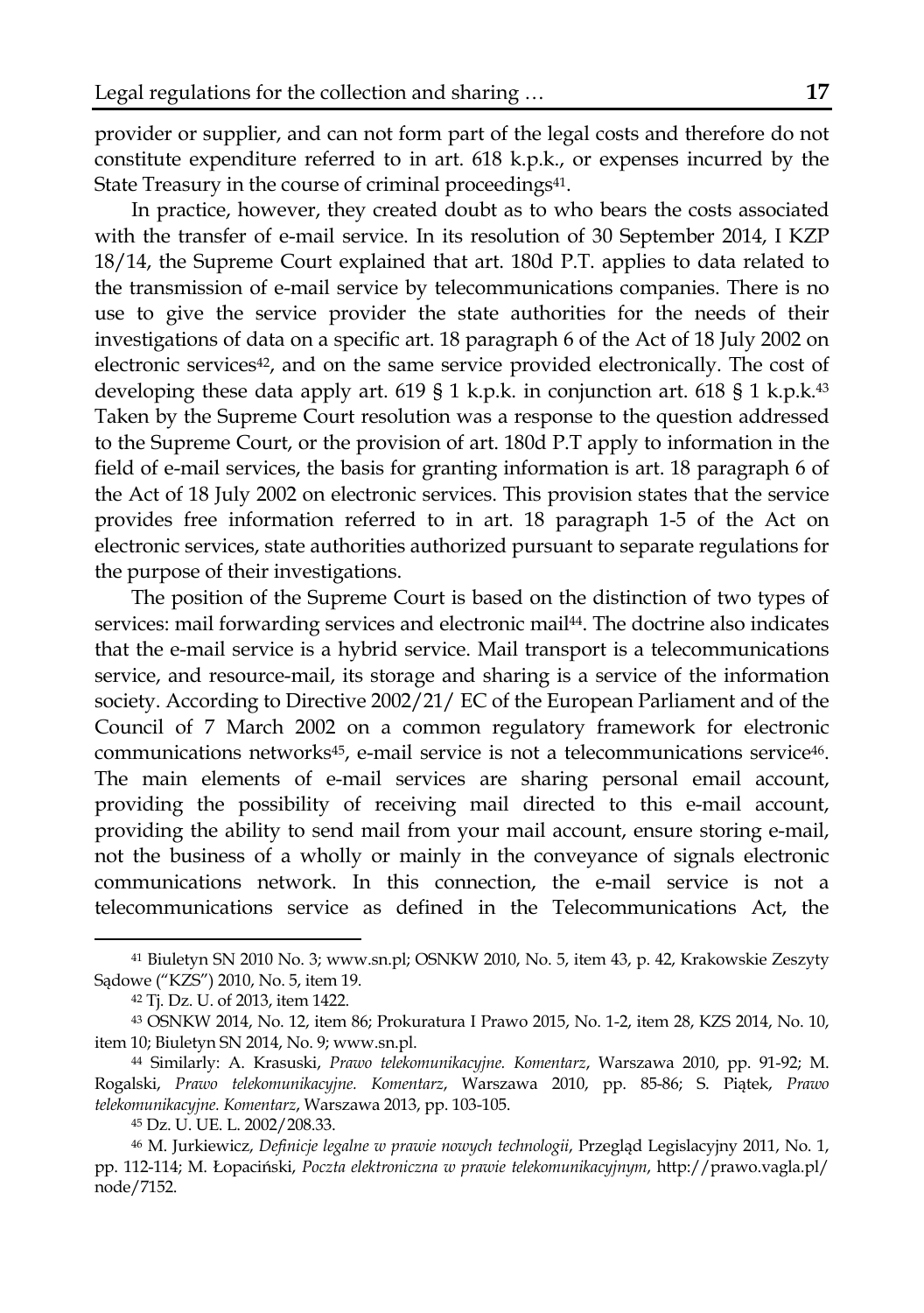information from its scope can not have, therefore, the application of art. P.T. 180d, which in turn imposes on telecommunications undertakings to provide at their expense the conditions for access and preservation of and access to authorized entities and the Customs Service, courts and prosecutor, processed their data associated with the service forwarding e-mail. The Supreme Court considered that since the legislature in art. 18 paragraph 6 of the Act on electronic services, differently than it did in the Act - Telecommunications Law, has not hindered the service costs of execution imposed on it in those activities, there are no arguments that these costs are treated differently than the remuneration payable to the institution and reimbursement of costs incurred. In light of the Supreme Court found that the cost of making the data related to the e-mail service is the expense of the Treasury in criminal proceedings and the Treasury temporarily taught, pursuant to art. 619 § 1 k.p.k. Since the height and the rules for determining such charges have not been regulated in the regulations referred to in art. 618 § 2 k.p.k., the amount of the expenditure concerned to decide the amount awarded by the court, prosecutor or other body conducting the proceedings (art. 618 § 3 k.p.k.)<sup>47</sup>.

So both doctrine and judicial decisions assume that the cost of collecting and sharing data telecommunications bear telecommunications companies, and not the courts and prosecutor's offices or authorized entities. The Act of 15 January 2016 also did not introduce any partial or varied, depending on the size of the entity obliged to provide data, payment for the entities obliged to provide data. Meanwhile in Poland, still a major problem is the very large amount of data requested by authorized entities. The introduction of at least a partial payment, even of a symbolic nature, will affect positively, i.e. a reduction in the number of inquiries, through carefully formulated question and taking into account the cost of search queries in the budgets of authorized entities, courts and prosecutor's offices.

 3.3. In practice, the controversy also raises demand by entities authorized to provide telecommunications data for the period beyond that provided for by law the time of their detention, which is now 12 months (art. 180a paragraph 1 point 1 P.T.). The basis for such a request is often a factual circumstance in the form of ownership of the data subject is obliged to issue them. Such a situation is possible in practice, since some provisions of the telecommunications law provide for a longer retention periods, e.g. provision of art. 168 paragraph 2 P.T., provides for more than 12 months period necessary to consider the complaint. Nevertheless it should be noted that more than 12 months retention period is possible only in the cases expressly provided for by the provisions of the Telecommunications Law and what is essential only for the purpose specified in these regulations. In contrast, for the purposes of criminal proceedings, at the request of the court or

<sup>47</sup> OSNKW 2014, No. 12, item 86; Prokuratura i Prawo 2015, No 1-2, item 28, KZS 2014, No. 10, item 10; Biuletyn SN 2014, No. 9; www.sn.pl.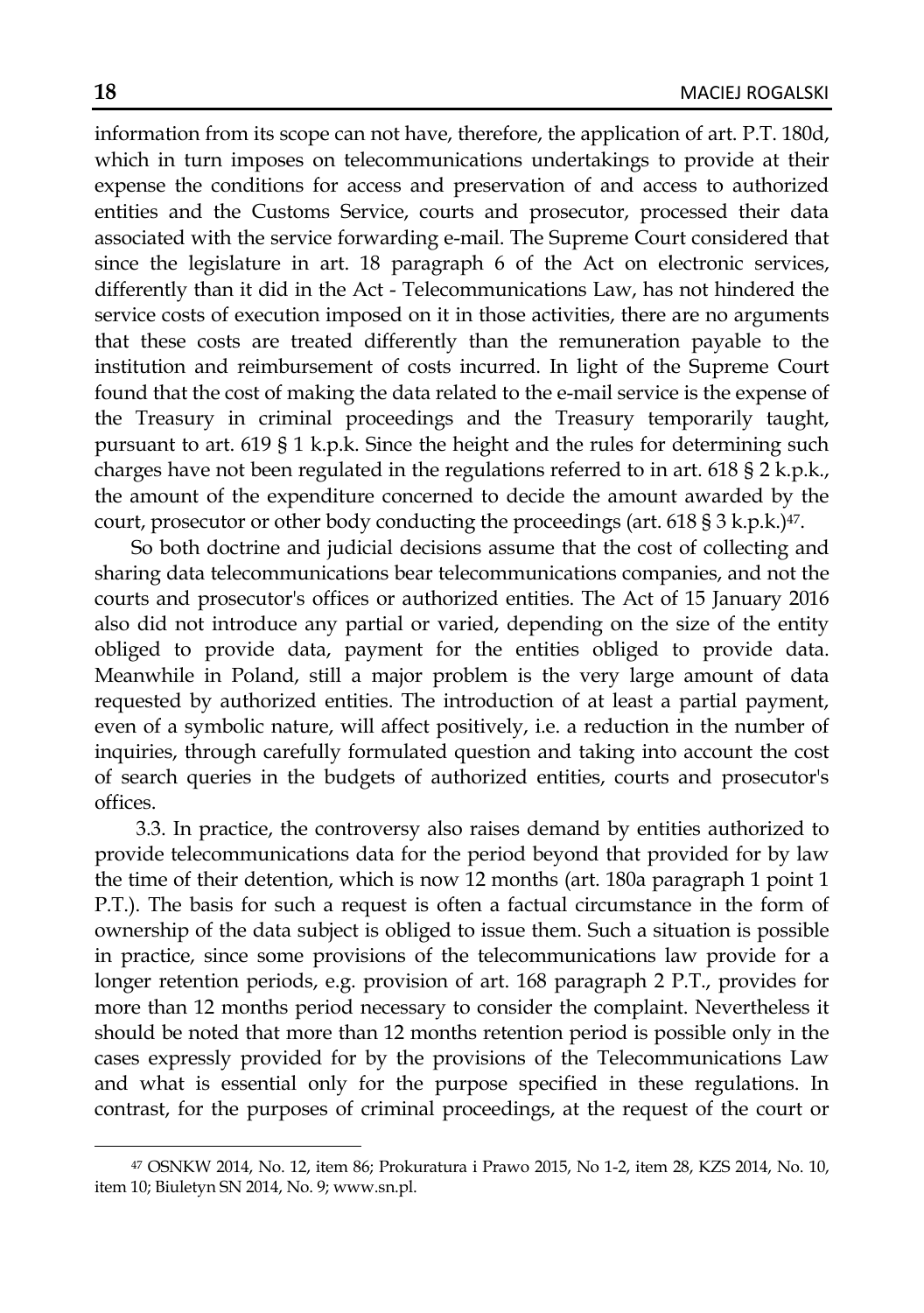prosecutor, telecommunications data may be stored in accordance with art. 180a paragraph 1 point 1 P.T., for a period not longer than one year. If so, the authorized entity requesting access to the data after 12 months of their registration telecommunications provider should refuse to provide such data. Note, however, that this view is not universal. Presented are also the position that if the entrepreneur has data telecommunications, although already 12 months after, these data should be made available at the request of authorized entities.

### **Summary**

1. Existing regulation k.p.k. and special laws, including changes introduced by the Act of 15 January 2016 after the Polish Constitutional Tribunal judgments of 30 July 2014, K 23/11 and the ECJ of 8 April 2014 meet many reported earlier by the doctrine and practice demands. Still, issues remain that require changes or clarifications. In addition, some of the solutions introduced by the Act of 15 January 2016 doubt.

2. First of all, pay attention to the differences between the regulations k.p.k. and the provisions of special laws on the collection and sharing of the call. The changes introduced in the special laws not only unify the existing solutions, but even deepen. An example would be the scope of operational control, which in addition to the issue of correspondence, mail or the call, also provides for acquisition and consolidation of data contained in data media, telecommunications terminal equipment, information systems and telecommunications. Another example is the duration of the inspection and fixing talks k.p.k. and operational control in specific acts. Therefore, should call for standardization of solutions in this field operating in specific acts by their adaptation to the rules in k.p.k. Materials and information on the basis of special laws are in fact collected for the purpose of criminal proceedings. The exception is the validity of the principle of subsidiarity. In this respect, the existing solutions in k.p.k. should be equivalent to the solutions used in specific acts. Activities in the field of data collection should be the alternative means of receiving information or evidence about individuals, they can not be obtained in any other, less painful way for them. Following the changes introduced by the Act of 15 January 2016 this rule is already in special laws, as opposed to k.p.k.

3. The Law of 15 January 2016 introduced in specific acts subsequent court control over the data made available. Both the adoption of the principle of follow-up audit, as well as the lack of detailed regulations concerning the procedures in case of violations of the law, it can cause that, in practice, this inspection will be apparent. *De lege ferenda* should be adopted solutions that provide for subsequent inspection in special cases, and as a principle should apply control blueprints. It is justified all the more that the law of 15 January 2016 making changes at the same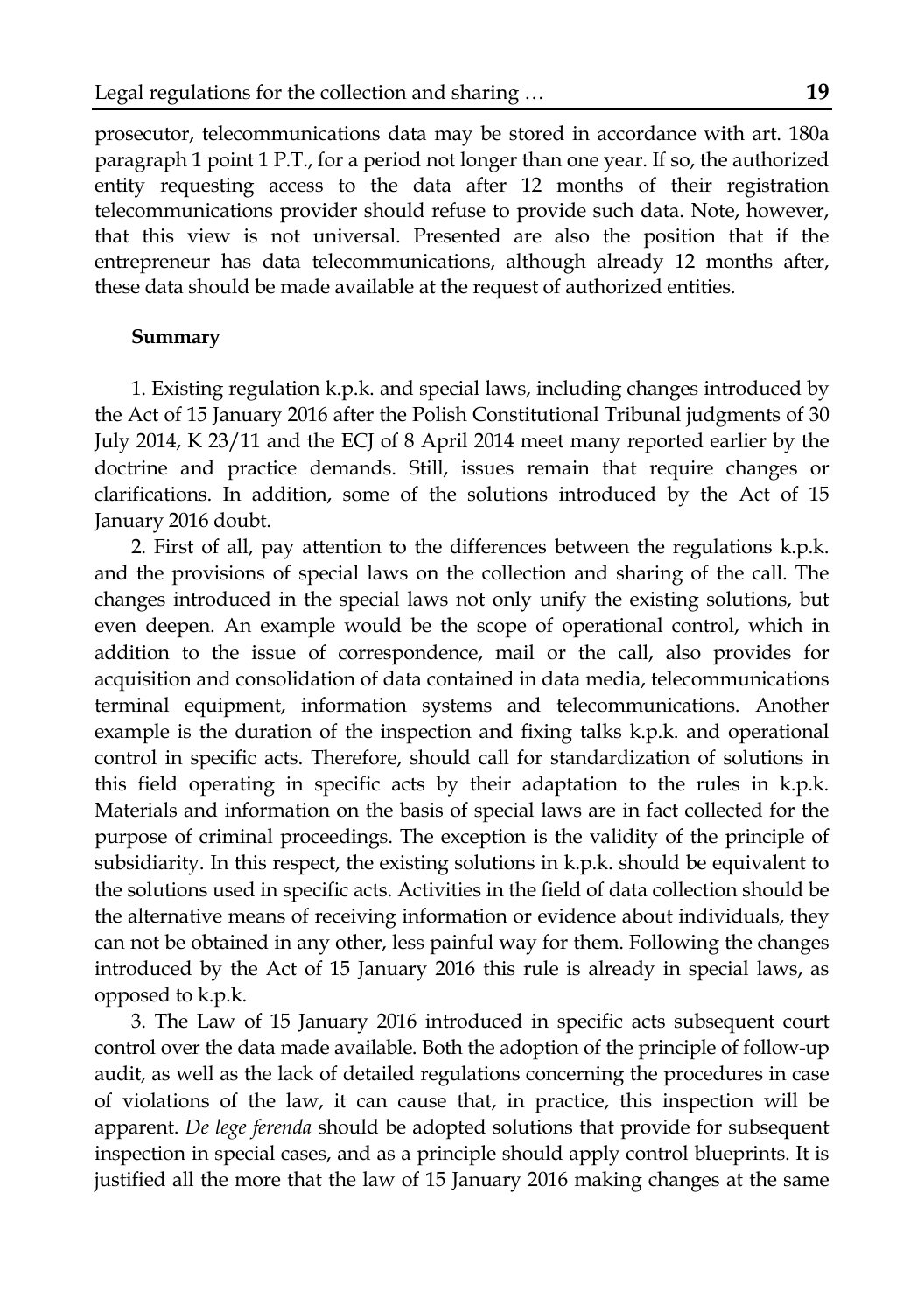time expanded the powers of departments in acquiring new data and information. An example would be to extend the operational control of access to data telephones.

4. Changes should be made not only in the specific acts, but also in telecommunications law. In practice, there is acquiring communications and data communications by means of telecommunications networks. Information transmitted via telecommunications networks are so phone calls, messages in the form of sms, mms, or sent by fax, as well as other communications by radio and the Internet, including e-mail, content posted on online forums or chat rooms. Product such information possible to obtain in the course of the inspection is open. Accepted and put into practice the technology does not always provide the possibility of full control as to the scope and quantity of available data telecommunications by the persons liable for the telecommunication companies. In practice, there are cases of transfer of data by telecommunications companies to a greater extent than required in the application. This is a violation of art. 160 par. 1, in conjunction with art. 159 par. 1 point 3-5 and par. 3 P.T. and art. 218 § 1 k.p.k. The provisions of the telecommunications law should therefore clearly indicate when and on what terms can be used automated systems.

 5. *De lege ferenda* should be added to the provision in the Telecommunications Law clearly indicates that in the case of having the entrepreneur of telecommunications data for a period longer than one year can not be made available to authorized entities. This principle should be obliged regardless of what is causing the data storage for more than a year.

6. At present, in accordance with applicable law telecommunications for providing data retention are not charged any fee. The introduction of at least a symbolic payment will increase the level of care both to the amount of the requested data and their kind.

## **Bibliography**

P. Chrzczonowicz, *Społeczeństwo inwigilowane w państwie prawa*, [in] P. Chrzczonowicz, V. Kwiatkowska-Darul, K. Skowroński red., *Materiały z konferencji naukowej*, Toruń 2003;

T. Grzegorczyk, *Kodeks postępowania karnego. Komentarz*, Zakamycze 2005;

T. Hanausek, *Kryminalistyka. Zarys wykładu*, Kraków 1996;

P. Hofmański, E. Sadzik, K. Zgryzek, *Kodeks postępowania karnego. Komentarz*, Volume I, Warszawa 2011;

P. Hofmański, A. Wróbel [w:] *Konwencja o Ochronie Praw Człowieka i Podstawowych Wolności. Komentarz do artykułów 1-18,* Volume I, editing L. Garlicki, Warszawa 2010;